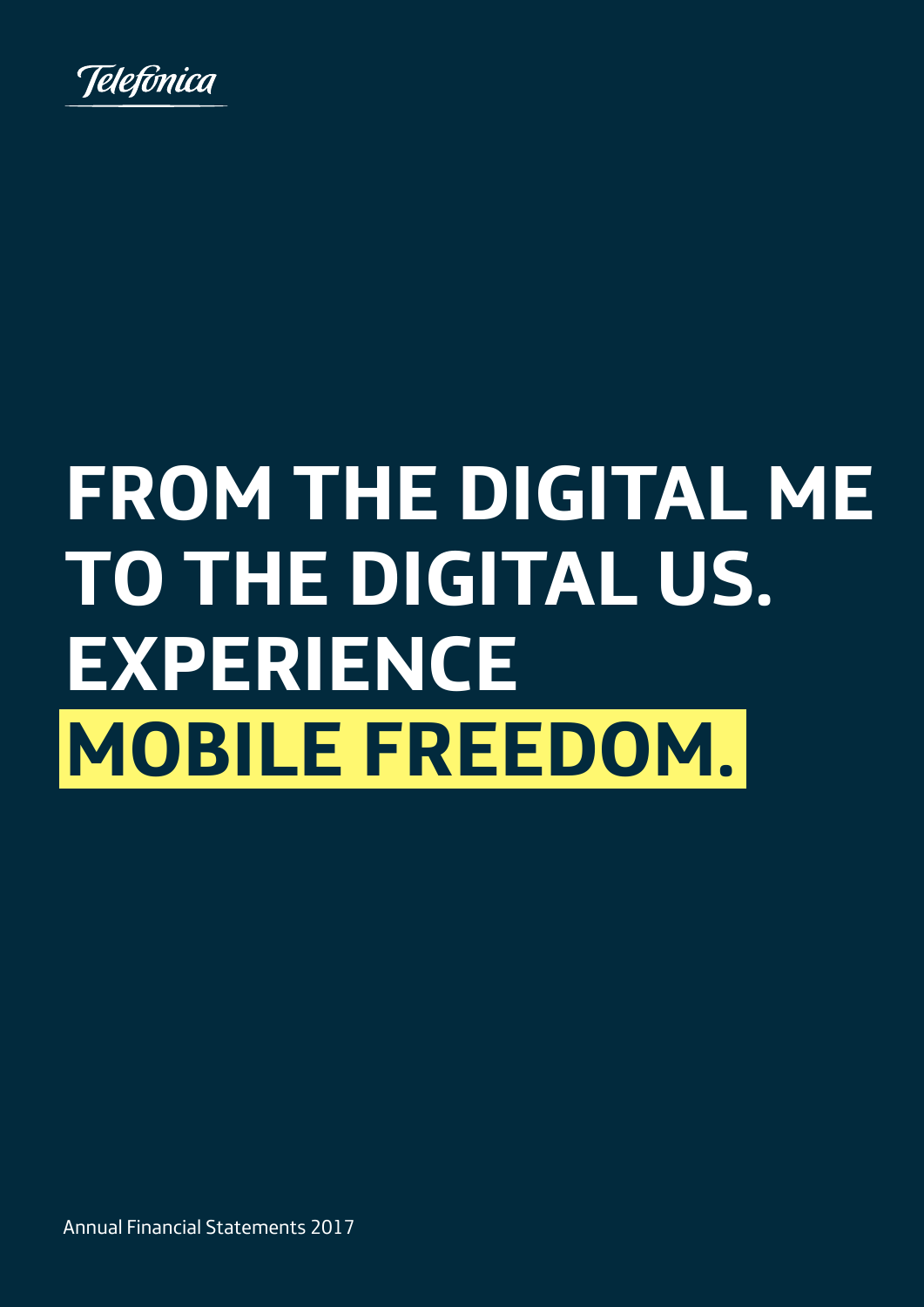# Conte Content

- S. 4–28 **4 Annual Financial Statements**
	- **7 Notes**
	- **20 Declaration of the Statutory Representatives**
	- **21 Auditor's Report**
	- **26 Glossary**
	- **28 Imprint**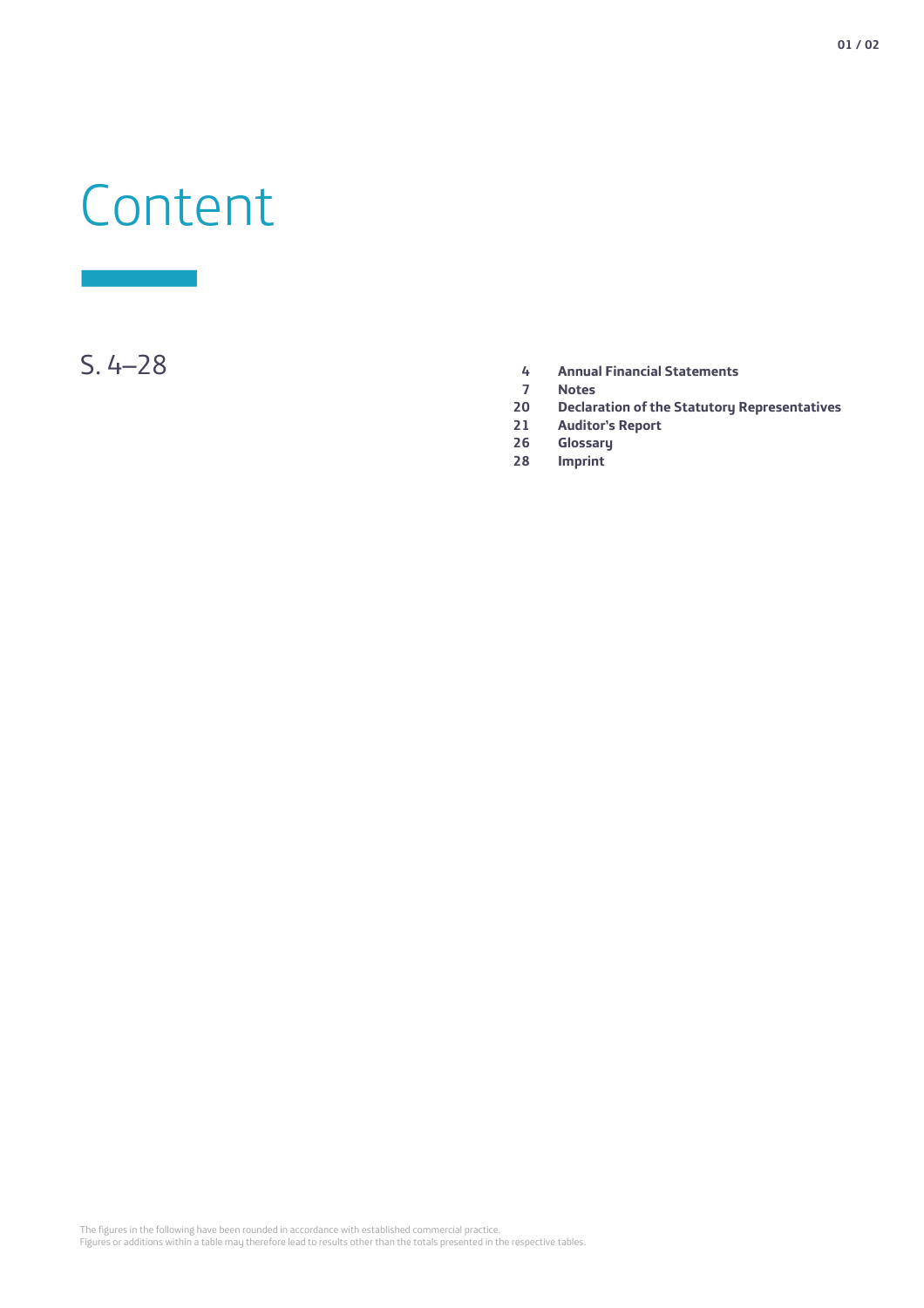# Combined Management Manus<br>Reports of the Management Report

The Management Report of Telefónica Deutschland Holding AG and the Group Management Report are combined pursuant to section 315 (5) HGB in conjunction with section 298 (2) HGB and published in the 2017 Annual Report of the Telefónica Group. The Annual Financial Statements and the Combined Management Report of Telefónica Deutschland Holding AG for financial year 2017 has been submitted to the operator of the German Federal Gazette and published in the German Federal Gazette. The Annual Financial Statements for Telefónica Deutschland Holding AG and the Management Report of the Group for financial year 2017 are also available on the Internet at **www.telefonica.de/annualreport**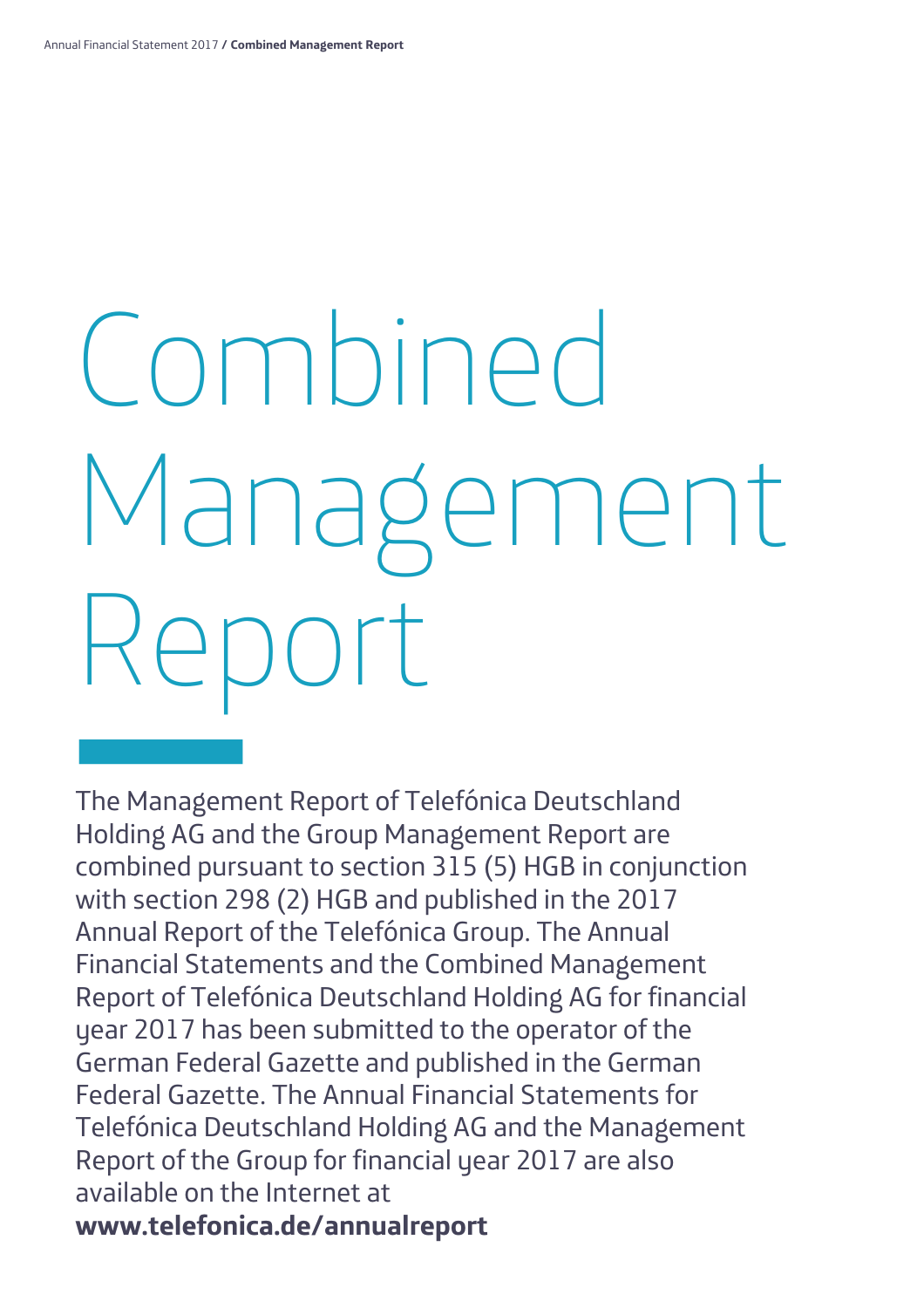# Annual Financial Find<br>Star<br>for Financial Ye Statements

for Financial Year 2017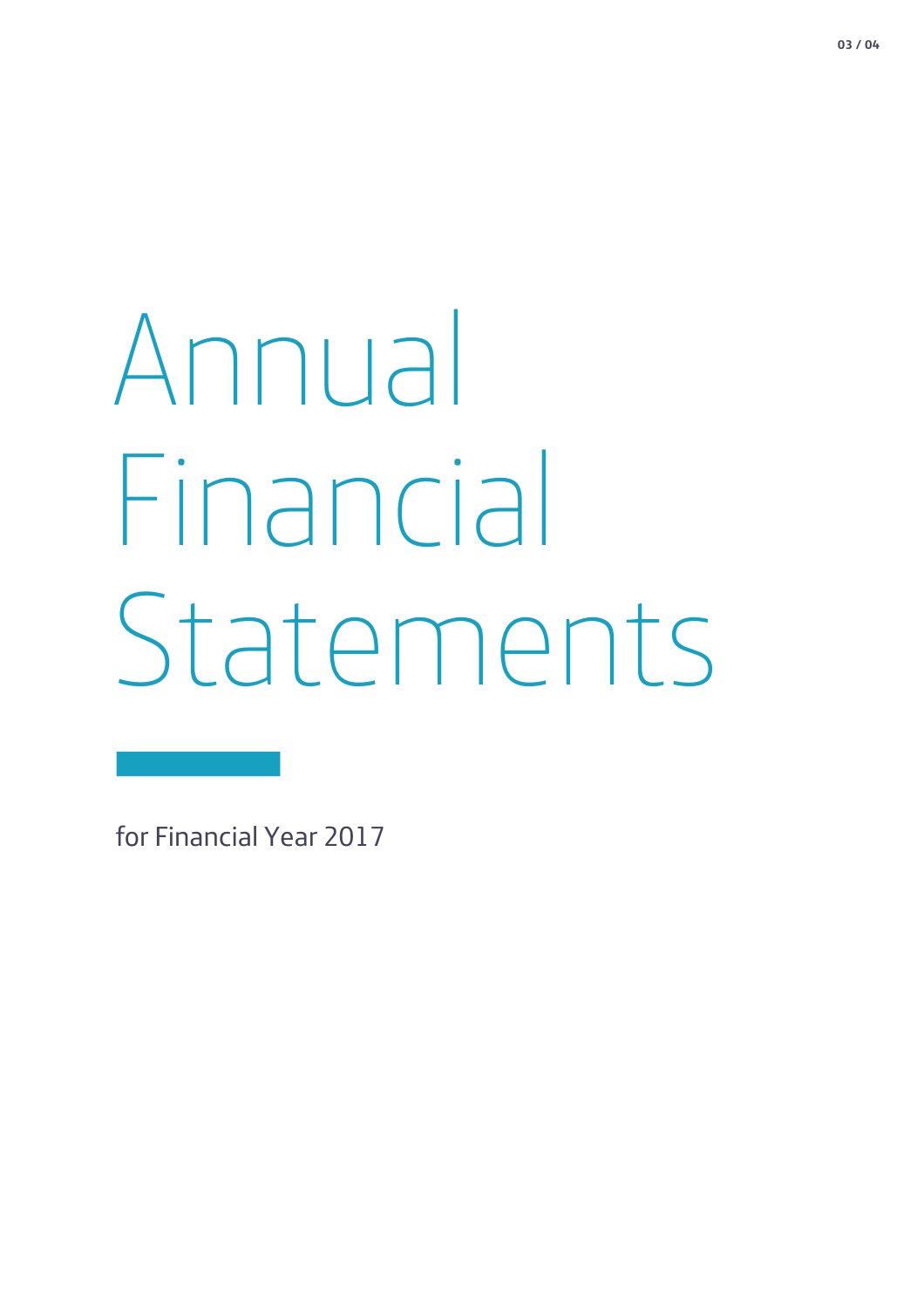# Annual Financial Statem<br>Balar Balance Sheet

| <b>Assets (in EUR)</b>                   | As of 31 December 2017 | As of 31 December 2016 |
|------------------------------------------|------------------------|------------------------|
| A) Fixed assets                          |                        |                        |
| Financial assets                         |                        |                        |
| Investments in affiliated companies      | 10,123,755,568.74      | 10,757,394,316.99      |
|                                          | 10,123,755,568.74      | 10,757,394,316.99      |
| <b>B) Current assets</b>                 |                        |                        |
| . Receivables and other assets           |                        |                        |
| 1. Receivables from affiliated companies | 12,122,917.98          | 120,749,400.66         |
| 2. Other assets                          | 335,022.88             | 206,873.95             |
|                                          | 12,457,940.86          | 120,956,274.61         |
| II. Cash on hand and bank balances       | 38,615.83              | 38,765.83              |
|                                          | 12,496,556.69          | 120,995,040.44         |
| C) Prepaid expenses and deferred charges | 167,976.13             | 191,061.37             |
| <b>Total assets</b>                      | 10,136,420,101.56      | 10,878,580,418.80      |

| <b>Equity and Liabilities (in EUR)</b>                              | As of 31 December 2017 | As of 31 December 2016 |
|---------------------------------------------------------------------|------------------------|------------------------|
| A) Equity                                                           |                        |                        |
| I. Subscribed capital                                               | 2,974,554,993.00       | 2,974,554,993.00       |
| II. Additional paid-in capital                                      | 4,832,539,244.82       | 4,832,539,244.82       |
| III. Retained earnings                                              | 14,083.91              | 14,083.91              |
| Legal reserve                                                       | 14,083.91              | 14,083.91              |
| IV. Balance sheet profit                                            | 2,317,553,560.51       | 3,063,121,751.43       |
|                                                                     | 10,124,661,882.24      | 10,870,230,073.16      |
| <b>B) Provisions</b>                                                |                        |                        |
| 1. Provisions for pensions and similar obligations                  | 2,751,089.00           | 1,711,974.00           |
| 2. Other provisions                                                 | 6,503,371.65           | 5,519,231.39           |
|                                                                     | 9,254,460.65           | 7,231,205.39           |
| C) Liabilities                                                      |                        |                        |
| 1. Trade payables                                                   | 770,579.31             | 643,113.79             |
| 2. Liabilities to affiliated companies                              | 616,952.57             | 1,243.07               |
| 3. Other liabilities                                                | 1,116,226.79           | 474,783.39             |
| - thereof from taxes EUR 1,115,102.23 (prior year: EUR 433,567.06)- |                        |                        |
|                                                                     | 2,503,758.67           | 1,119,140.25           |
| <b>Total equity and liabilities</b>                                 | 10,136,420,101.56      | 10,878,580,418.80      |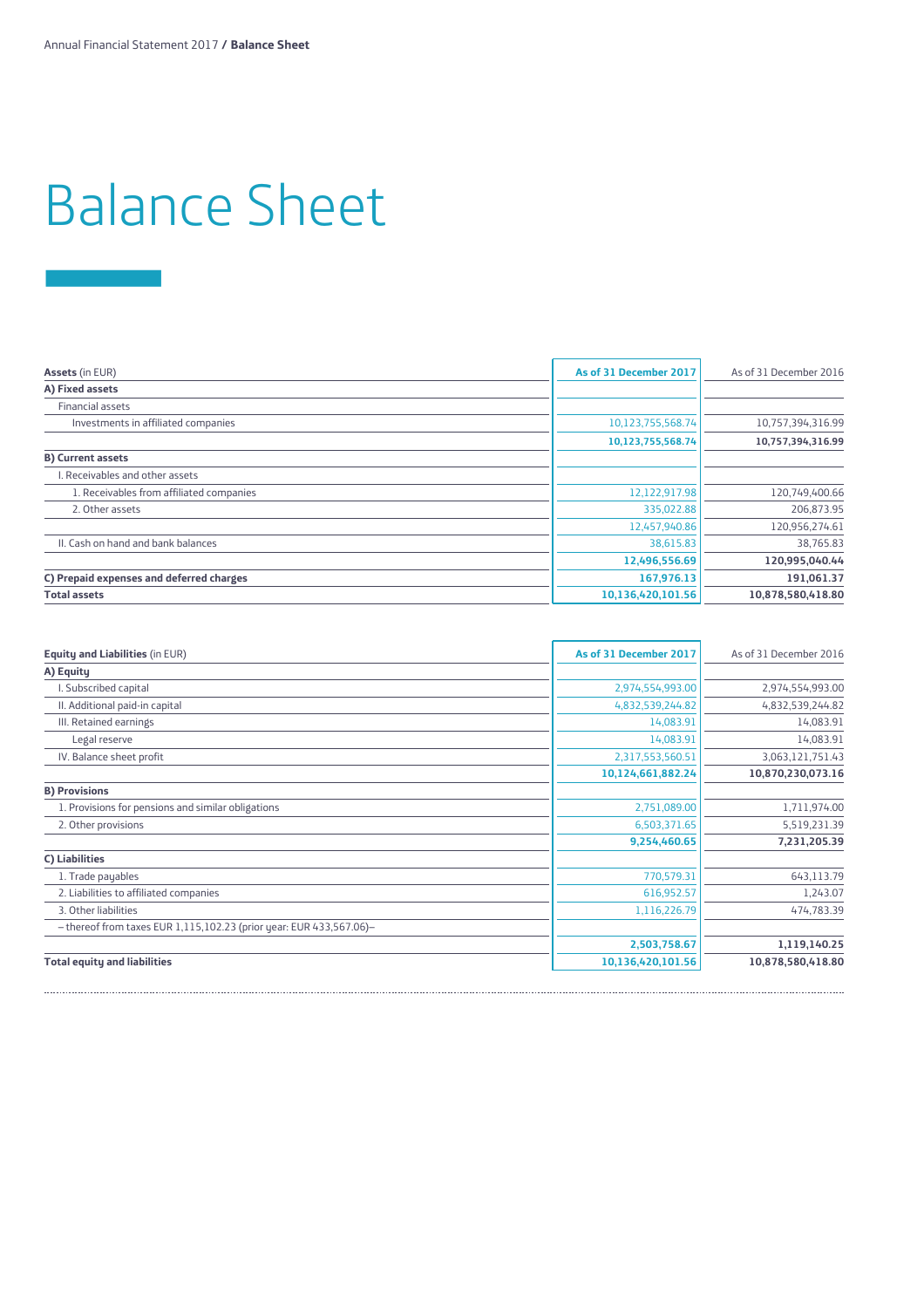# \_ Income Statement

|                                                                                 |                    | 1 January to 31 December |
|---------------------------------------------------------------------------------|--------------------|--------------------------|
| (in EUR)                                                                        | 2017               | 2016                     |
| 1. Revenues                                                                     | 14,991,202.41      | 11,728,092.22            |
| 2. Other operating income                                                       | 773,711.60         | 9,153.52                 |
| 3. Personnel expenses                                                           | (6,328,958.60)     | (3,936,563.60)           |
| a) Salaries and wages                                                           | (5,966,197.50)     | (3,856,639.76)           |
| b) Social security and expenses for retirement benefits and support             | (362, 761.10)      | (79, 923.84)             |
| - thereof for pension scheme EUR 323,479.32 (prior year EUR 72,006.00) -        |                    |                          |
| 4. Other operating expenses                                                     | (11,302,279.08)    | (9,552,025.20)           |
| 5. Other interest and similar income                                            | 0.00               | 1,856.00                 |
| - thereof relating to affiliated companies EUR 0.00 (previous year: EUR 0.00) - |                    |                          |
| 6. Interest and similar expenses                                                | (63, 119.00)       | (22,480.00)              |
|                                                                                 | (63, 119.00)       | (20,624.00)              |
| 7. Income tax                                                                   | 0.00               | 13,564.83                |
| 8. Profit/(loss) after tax                                                      | (1,929,442.67)     | (1,758,402.23)           |
| 9. Other taxes                                                                  | 0.00               | 0.00                     |
| 10. Profit/(loss) for the period                                                | (1,929,442.67)     | (1,758,402.23)           |
| Previous year's balance sheet profit                                            | 3,063,121,751.43   | 3,778,773,351.98         |
| Dividend payments                                                               | (743, 638, 748.25) | (713,893,198.32)         |
| 11. Profit carried forward from the previous year                               | 2,319,483,003.18   | 3,064,880,153.66         |
| 12. Balance sheet profit                                                        | 2,317,553,560.51   | 3,063,121,751.43         |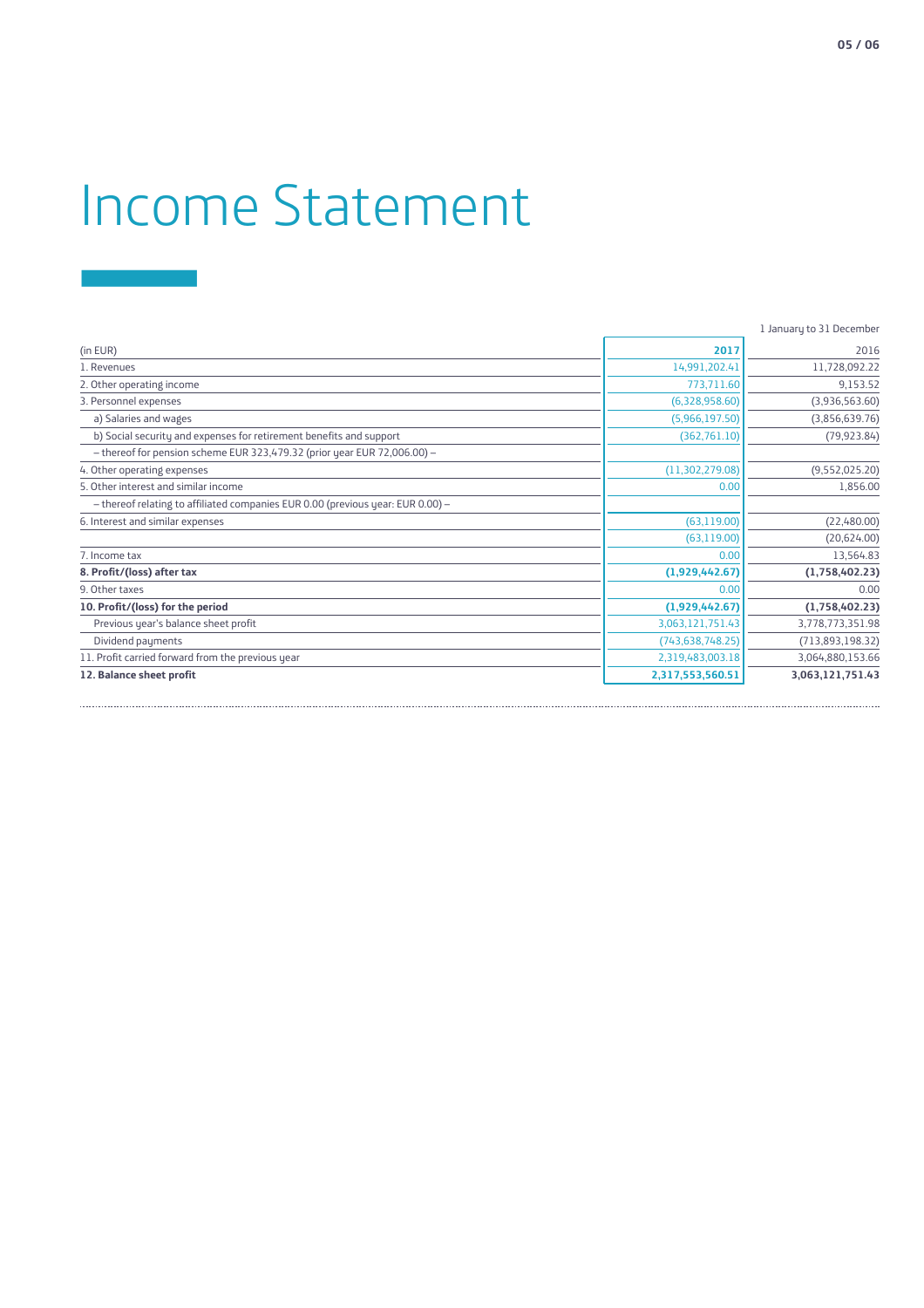# Notes Note:

### for Financial Year 2017

### 1. General Information on the Annual Financial Statements

The annual financial statements of Telefónica Deutschland Holding AG, Munich (hereinafter also referred to as Telefónica Deutschland) for financial year 2017 have been prepared in accordance with the regulations of the German Stock Corporation Act (Aktiengesetz – AktG) and the German Commercial Code (Handelsgesetzbuch – HGB) in the version of the German Accounting Directive Implementation Act (Bilanzrichtlinie-Umsetzungsgesetz – BilRUG).

The company's financial year is the same as the calendar year (1 January to 31 December).

The company is registered at the Munich Local Court under registration number HRB 201055 and is listed on the regulated market of the Frankfurt Stock Exchange. The German Securities Identification Number (WKN) is A1J5RX, the International Securities Identification Number (ISIN) is DE000A1J5RX9. The registered share capital of Telefónica Deutschland Holding AG as of 31 December 2017 remains unchanged to the prior year at EUR 2,974,554,993. The share capital is divided into 2,974,554,993 no-par-value registered shares each with a proportionate interest in the share capital of EUR 1.00. In

general, each no-par-value share has one vote at the Annual General Meeting.

As of 31 December 2017, 22.2% of the shares were in free float, according to voting right notifications. 69.2% were held by Telefónica Germany Holdings Limited, Slough, United Kingdom (Telefónica Germany Holdings Limited), an indirect whollyowned subsidiary of Telefónica, S.A., Madrid, Spain (Telefónica, S.A.). The remaining 8.6% were held by Koninklijke KPN N.V., The Hague, Netherlands (KPN)<sup>1</sup>.

Telefónica Deutschland Holding AG is the parent company of the Telefónica Deutschland Group. The Telefónica Deutschland Group comprises Telefónica Deutschland and its subsidiaries as well as joint operations (hereinafter jointly also referred to as the Telefónica Deutschland Group). It is included in the IFRS consolidated financial statements of the ultimate parent company, Telefónica, S.A., Madrid, Spain (hereinafter also referred to as Telefónica, S.A.) as of 31 December 2017. The parent company of the Telefónica Deutschland Group is Telefónica Germany Holdings Limited, a wholly owned subsidiary of O2 (Europe) Limited, Slough, United Kingdom (hereinafter also referred to as O2 (Europe) Limited), and an indirect subsidiary of Telefónica, S.A. Since the acquisition of the E-Plus Group, the Telefónica Deutschland Group is one of the three leading integrated network operators in Germany.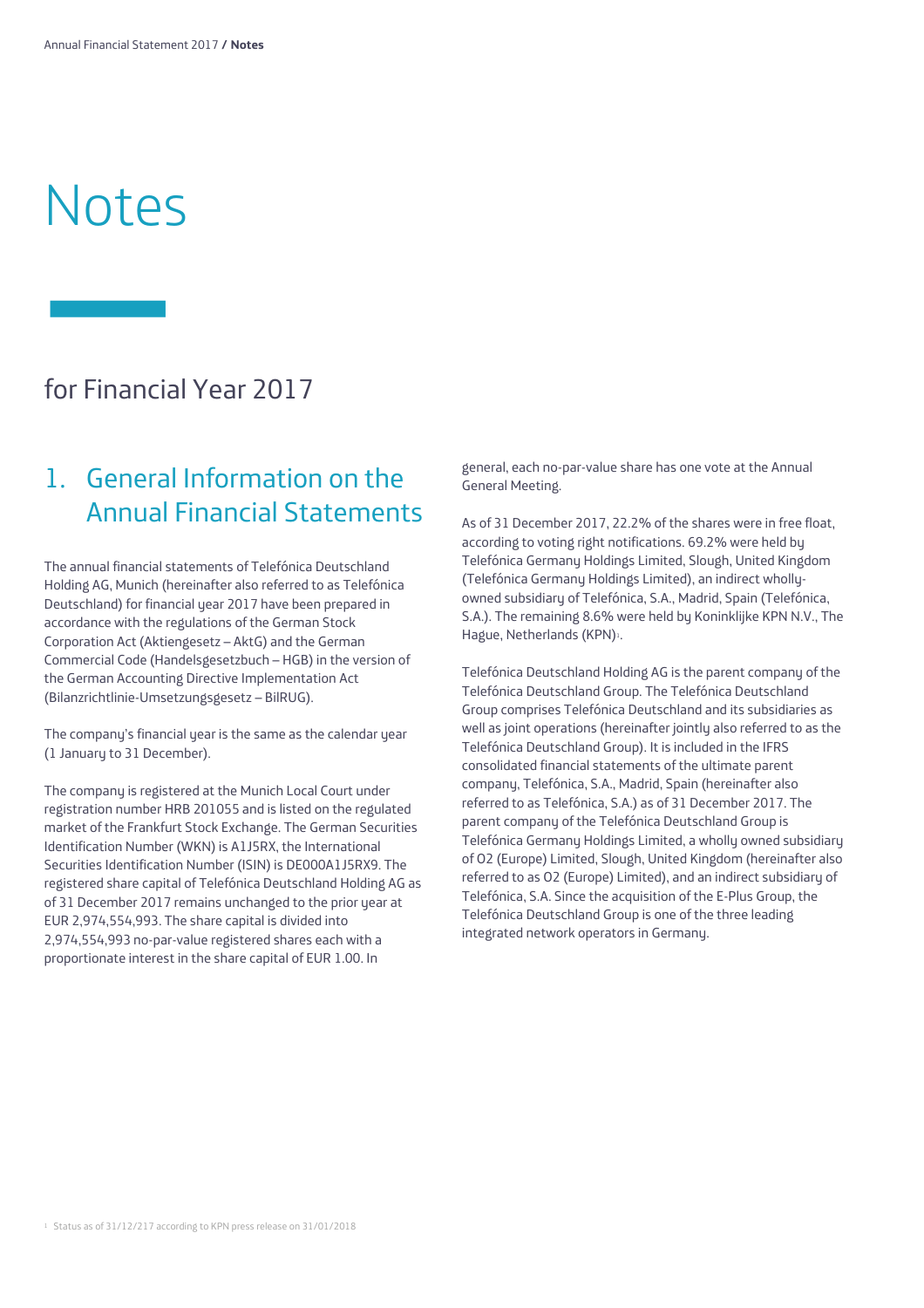As of 31 December 2017, the companies included in the consolidated financial statements of the Telefónica Deutschland Group were organised as shown in the following organisational chart:



Unless otherwise stated, the ownership interests amount to 100%.

As of the reporting date, Telefónica Deutschland is deemed a large corporation in accordance with section 267 (3) sentence 2 HGB.

The income statement was prepared using the nature of the expense method in accordance with section 275 (2) HGB.

The figures in the following have been rounded in accordance with established commercial practice. Additions of figures within a table may therefore result in sums different from those shown in the same table.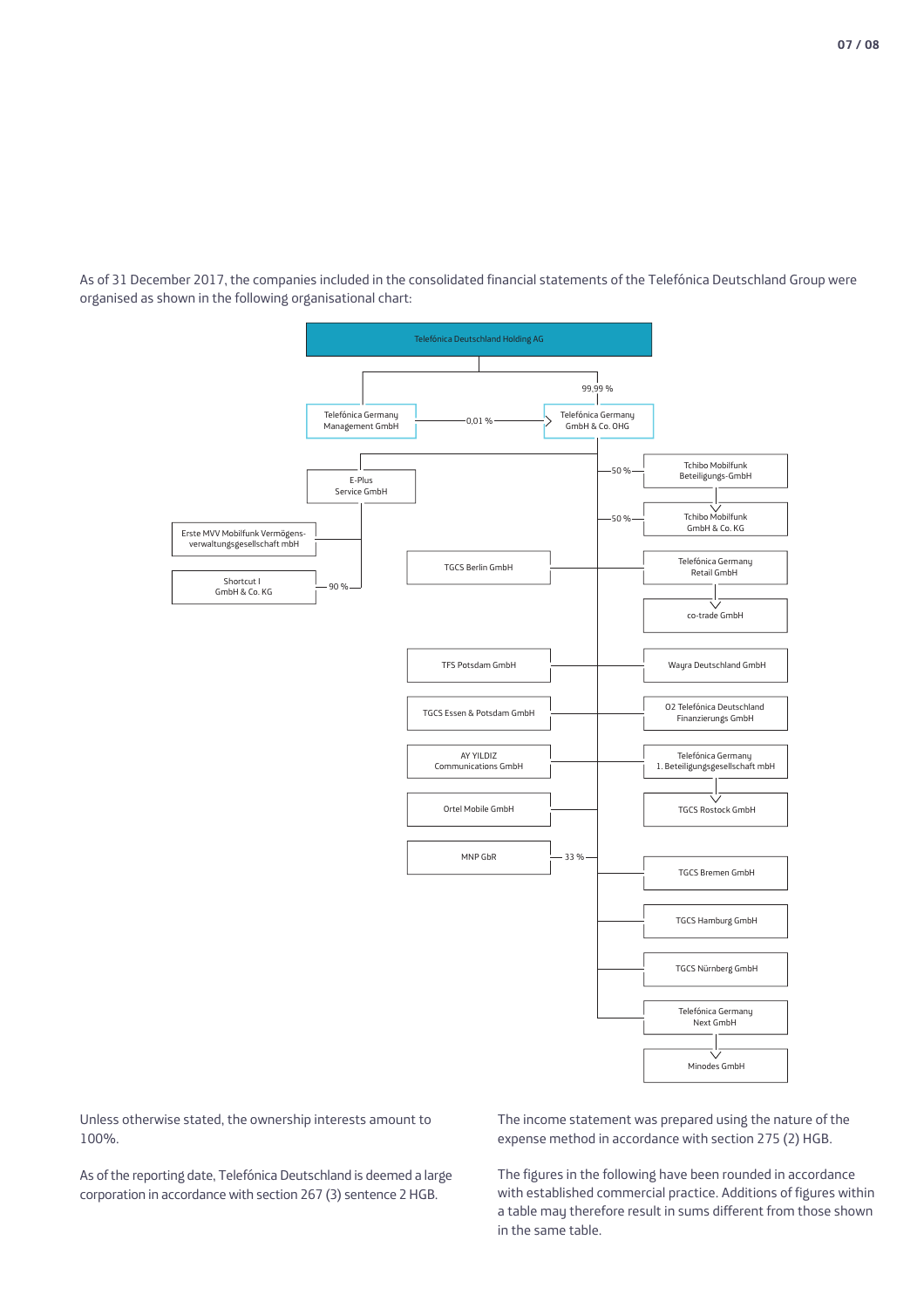#### Annual General Meeting and dividend distribution

The Annual General Meeting for the financial year 2016 was held on 9 May 2017. In addition to presenting the annual financial statements and consolidated financial statements of Telefónica Deutschland and re-electing all the shareholder representatives on the Supervisory Board as of the start of the Annual General Meeting, the resolutions adopted by the Annual General Meeting included a dividend payment of EUR 0.25 per entitled share or 743,638,748.25 EUR in total. The dividend for financial year 2016 was paid to the shareholders on 12 May 2017.

#### Agreement on the compensation for management services

Telefónica Deutschland Holding AG has signed agreements with Telefónica Germany GmbH & Co. OHG, Munich, (hereinafter also referred to as OHG) and Telefónica Germany Management GmbH, Munich. The agreements include the obligation to provide management services for Telefónica Germany GmbH & Co. OHG and for Telefónica Germany Management GmbH. Telefónica Germany GmbH & Co. OHG reimburses the costs of the remuneration of the members of the Management Board as well as other administrative costs. In addition, Telefónica Germany GmbH & Co. OHG and Telefónica Germany Management GmbH reimburse Telefónica Deutschland Holding AG a flat fee of EUR 30 thousand per quarter. The total amount of the reimbursements is included in the revenues of the company.

### 2. Accounting Policies

The accounting policies applied in the preparation of the annual financial statements for the year ended 31 December 2017 are in accordance with the regulations of sections 242 to 256a and 264 to 288 HGB as well as the relevant provisions of the German Stock Corporation Act (AktG). The accounting policies remain unchanged compared to the previous year.

Financial assets are measured at the historical cost less the required impairment losses in order to be recognised at the lower fair value as of the balance sheet date. If the reasons for the impairment losses no longer exist, relevant reversals of impairment losses are reversed in accordance with section 253 (5) sentence 1 HGB.

Receivables and other assets are recognised at their nominal value. Appropriate impairments were recognised for all risk positions.

Provisions for pensions are measured on the basis of actuarial calculations using the projected unit credit method taking into account the 2005 G mortality tables of Prof. Dr Heubeck, "Richttafeln 2005 G". The provisions for pensions and similar obligations are discounted at a flat rate using the average market interest rate of the past ten years published by Deutsche Bundesbank using an assumed term to maturity of 15 years (section 253 (2) sentence 2 HGB). This interest rate is 3.68% (2016: 4.00%). Pension increases of 1.75% per annum are taken into account when determining the provisions for pensions and similar obligations (2016: 1.75%) as well as a staff turnover rate of 20.00% (2016: 20.00%).

The assets serving solely to meet the retirement obligations, which are not accessible to all other creditors, (plan assets within the meaning of section 246 (2) sentence 2 H2B) are offset against the provisions at their fair value. As there is no active market which can be used to determine the market price, the costs are amortised taking into account the strict lower of cost or market principle pursuant to section 253 (4) HGB (section 255 (4) sentence 3 HGB). The amortised cost from reinsurance claims and thus the fair value within the meaning of section 255 (4) sentence 4 HGB correspond to the so-called cover capital as per the business plan of the insurance policy plus any available credit from contribution refunds (so-called irrevocably granted profit participation).

Changes in profit or loss due to a change in the discount interest rate are recognised in the financial result.

In order to satisfy the indirect pension obligations, funds are invested and managed in the provident fund, ProFund Unabhängige Gruppen-Unterstützungskasse e.V. This plan asset is measured at fair value. Telefónica Deutschland Holding AG exercises the option of not accounting for indirect pension obligations granted it in Art. 28 (1) sentence 2 of the Introductory Act to the German Commercial Code (EGHGB).

Other provisions take into account all the identifiable risks and contingent obligations and are recognised in the amount necessary according to prudent business judgement. Discounting pursuant to section 253 (2) HGB is not required.

Liabilities are recognised at their settlement amounts. Liability items denominated in currencies from countries outside of the European Monetary Union are translated at the mean spot rate as of the balance sheet date in compliance with section 256a HGB.

For the determination of deferred taxes based on temporary or quasi-permanent differences between the commercial law recognition of assets, liabilities and deferred items and their tax recognition, or due to tax loss carry forwards, the amounts of the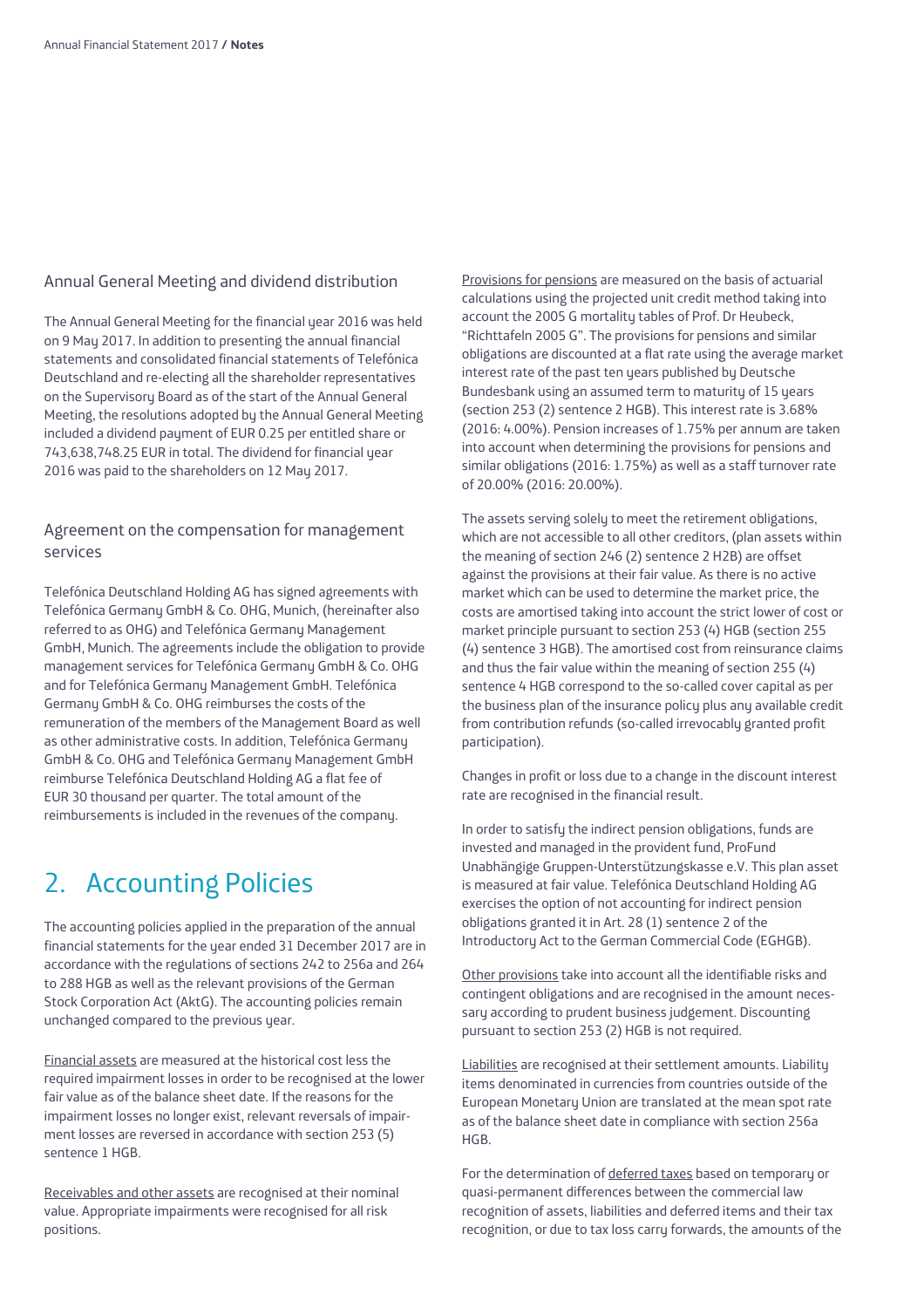resulting tax burden and relief are measured at the company's individual tax rates at the time the differences are cleared and are not discounted. Deferred tax assets and liabilities are offset. Deferred taxes are not capitalised due to the exercise of the recognition option available in accordance with section 274 (1) sentence 2 HGB.

### 3. Notes to the Balance Sheet

#### Financial assets

Investments in affiliated companies in the amount of EUR 10,113,325 thousand (2016: EUR 10,746,964 thousand) relate to the shares in Telefónica Germany GmbH & Co. OHG, Munich, whose personally liable shareholder is the company. The decrease in the carrying amount of the investment in Telefónica Germany GmbH & Co. OHG from the previous year is a result of the withdrawal from Telefónica Deutschland totalling of EUR 633,639 thousand based on the shareholder resolution dated 25 April 2017 pursuant to section 4 paragraph 3 of the shareholder agreement.

As in the previous period, a carrying amount of EUR 10,430 thousand is attributable to the shares in Telefónica Germany Management GmbH, Munich.

Please refer to the enclosed presentation on the development of fixed assets for further information.

| (Euros in thousands)                | As of<br>1 January 2017 | Additions | <b>Disposals</b> | As of<br>31 December 2017 |
|-------------------------------------|-------------------------|-----------|------------------|---------------------------|
| <b>Financial assets</b>             |                         |           |                  |                           |
| Investments in affiliated companies | 10.757.394              | -         | 633.639          | 10,123,756                |
|                                     | 10,757,394              | -         | 633.639          | 10,123,756                |

|                                     |                         |                          |           | Accumulated depreciation  |
|-------------------------------------|-------------------------|--------------------------|-----------|---------------------------|
| (Euros in thousands)                | As of<br>1 January 2017 | Additions                | Disposals | As of<br>31 December 2017 |
| <b>Financial assets</b>             |                         |                          |           |                           |
| Investments in affiliated companies |                         | $\overline{\phantom{a}}$ | $\sim$    | $\overline{\phantom{a}}$  |
|                                     |                         | $\overline{\phantom{a}}$ | ۰         |                           |

|                                     |                         | Net book value            |
|-------------------------------------|-------------------------|---------------------------|
| (Euros in thousands)                | As of<br>1 January 2017 | As of<br>31 December 2017 |
| <b>Financial assets</b>             |                         |                           |
| Investments in affiliated companies | 10.757.394              | 10,123,756                |
|                                     | 10,757,394              | 10,123,756                |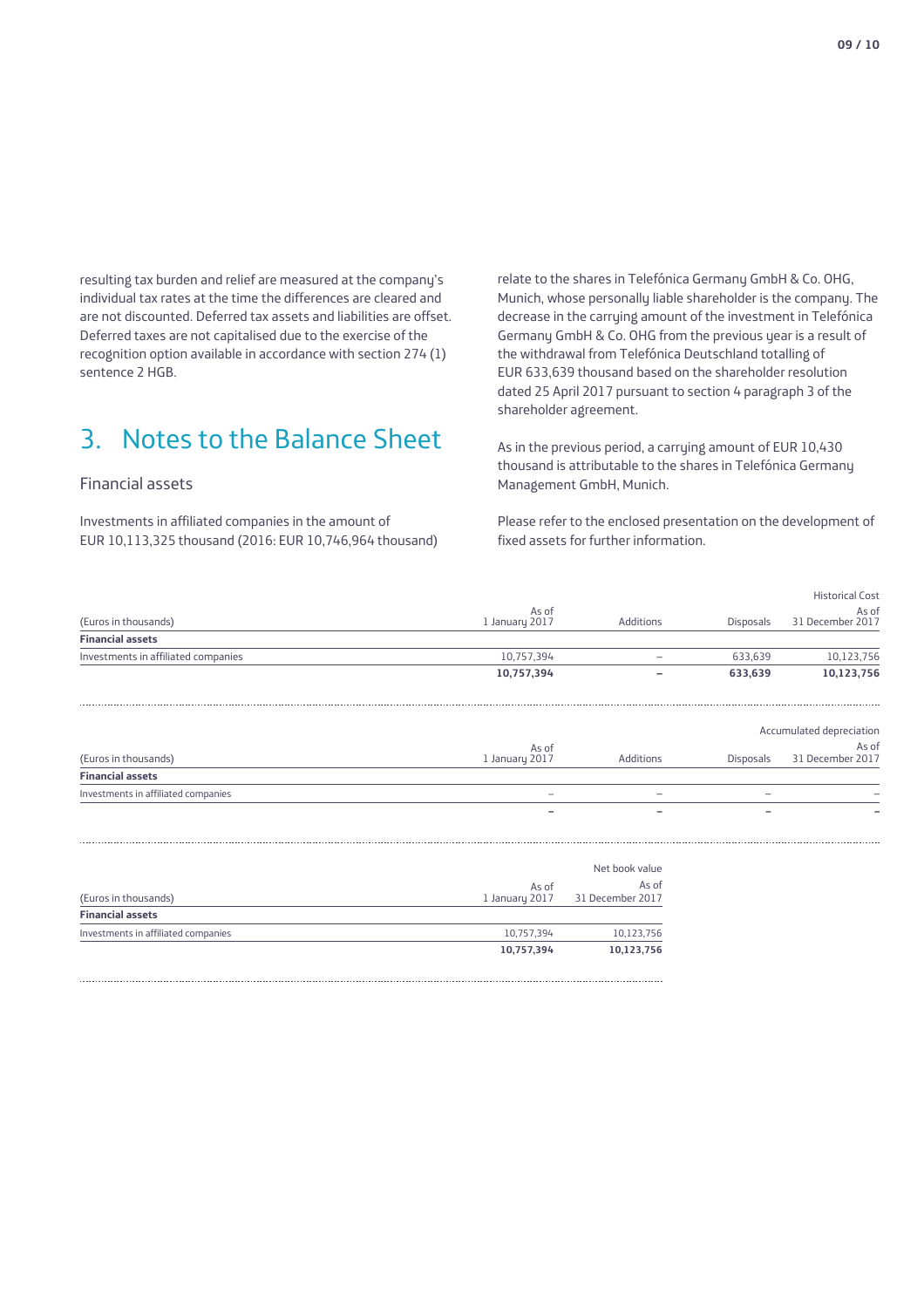#### List of shareholdings in accordance with section 285 no. 11 and no. 11a HGB

| Name, legal form                                                                    | Registered office | Share of<br>Capital in % | Equity as of<br>31/12/2016<br>(Euros in<br>thousands) <sup>(4)</sup> | Results of the<br>financial year 2016<br>(Euros in<br>thousands) <sup>(4)</sup> |
|-------------------------------------------------------------------------------------|-------------------|--------------------------|----------------------------------------------------------------------|---------------------------------------------------------------------------------|
| AY YILDIZ Communications GmbH, Düsseldorf <sup>(3)</sup>                            | Germany           | 100                      | 5,025                                                                | $0 *$                                                                           |
| co-trade GmbH. Munich                                                               | Germany           | 100                      | 5.098                                                                | $1,411 -$                                                                       |
| E-Plus Service GmbH. Düsseldorf <sup>(3)</sup>                                      | Germanu           | 100                      | 1,944,187                                                            | $0 *$                                                                           |
| Erste MVV Mobilfunk Vermögensverwaltungsgesellschaft mbH, Düsseldorf <sup>(3)</sup> | Germanu           | 100                      | 283,670                                                              | $0 *$                                                                           |
| Minodes GmbH, Berlin                                                                | Germanu           | 100                      | 1,335                                                                | $-1,678 -$                                                                      |
| MNP GbR. Düsseldorf                                                                 | Germanu           | 33                       | 102                                                                  | $-33 -$                                                                         |
| 02 Telefónica Deutschland Finanzierungs GmbH, Munich                                | Germanu           | 100                      | 25                                                                   | $0 *$                                                                           |
| Ortel Mobile GmbH. Düsseldorf <sup>(3)</sup>                                        | Germanu           | 100                      | 5,050                                                                | $0 *$                                                                           |
| Shortcut I GmbH & Co. KG, Hamburg                                                   | Germanu           | 90                       | 19,238                                                               | $-840 -$                                                                        |
| TCHIBO Mobilfunk Beteiligungs-GmbH, Hamburg                                         | Germany           | 50                       | 41                                                                   | $1 -$                                                                           |
| TCHIBO Mobilfunk GmbH & Co. KG, Hamburg                                             | Germanu           | 50                       | 8,832                                                                | $928 -$                                                                         |
| Telefónica Germany 1. Beteiligungsgesellschaft mbH, Munich <sup>(3)</sup>           | Germanu           | 100                      | 85,778                                                               | $0 *$                                                                           |
| Telefónica Germany GmbH & Co. OHG, Munich (1)(2)                                    | Germanu           | 100                      | 8,072,938                                                            | $422,507 -$                                                                     |
| Telefónica Germany Management GmbH, Munich <sup>(3)</sup>                           | Germanu           | 100                      | 10,714                                                               | $53 -$                                                                          |
| Telefónica Germany Next GmbH, Munich <sup>(3)</sup>                                 | Germanu           | 100                      | 1,025                                                                | $0 *$                                                                           |
| Telefónica Germany Retail GmbH, Düsseldorf <sup>(3)</sup>                           | Germanu           | 100                      | 78,202                                                               | $0 *$                                                                           |
| TFS Potsdam GmbH. Potsdam <sup>(3)</sup>                                            | Germanu           | 100                      | 25                                                                   | $0 *$                                                                           |
| TGCS Berlin GmbH, Düsseldorf <sup>(3)</sup>                                         | Germanu           | 100                      | 1,100                                                                | $0 *$                                                                           |
| TGCS Bremen GmbH, Munich <sup>(3)</sup>                                             | Germanu           | 100                      | 1,525                                                                | $0 *$                                                                           |
| TGCS Essen & Potsdam GmbH. Potsdam <sup>(3)</sup>                                   | Germanu           | 100                      | 3,025                                                                | $0 *$                                                                           |
| TGCS Hamburg GmbH, Munich(3)                                                        | Germany           | 100                      | 1,775                                                                | $0 *$                                                                           |
| TGCS Nürnberg GmbH, Munich(3)                                                       | Germany           | 100                      | 3,775                                                                | $0 *$                                                                           |
| TGCS Rostock GmbH. Munich <sup>(3)</sup>                                            | Germany           | 100                      | 15,342                                                               | $0 *$                                                                           |
| Wayra Deutschland GmbH, Munich <sup>(3)</sup>                                       | Germanu           | 100                      | 2,393                                                                | $0 *$                                                                           |

1) 99.99% Telefónica Deutschland Holding AG, as the personally liable shareholder; 0.01% Telefonica Germany Management GmbH

2) Utilisation of the exemption pursuant to section 264 b HGB

3) Utilisation of the exemption pursuant to section 264 (3) HGB

4) Equity and result of the last financial year for which annual financial statements are available

\*) After transfer of profit/loss

For further information on the type of interests, see the organigram in the section "General information on the Annual Financial Statements".

#### Receivables

Receivables from affiliated companies amount to EUR 12,123 thousand (2016: EUR 120,749 thousand). The EUR 110 million loan granted in the previous year to Telefónica Germany GmbH & Co. OHG for financing its general business activities was fully repaid in 2017. In financial year 2017, receivables from affiliated companies amounted to EUR 4,155 thousand (2016: EUR 7,408 thousand), cash pool receivables from Telfisa Global B.V., Amsterdam, Netherlands and management services receivables from Telefónica Germany GmbH & Co. OHG amounted to EUR 6,778 thousand (2016: EUR 3,270 thousand). The remaining receivables relate to receivables from other companies of the Telefónica, S.A. Group.

Other assets in the amount of EUR 335 thousand (2016: EUR 207 thousand) relate primarily to tax receivables.

All receivables and other assets have a remaining term of less than one year.

#### Deferred taxes

As the recognition option was exercised, deferred tax assets are not recognised as of 31 December 2017. Circumstances leading to deferred tax assets are primarily the result of existing corporate and trade tax loss carry forwards and temporary differences at the Telefónica Germany GmbH & Co. OHG level. Telefónica Deutschland Holding AG, as shareholder of Telefónica Germany GmbH & Co. OHG, is the taxable entity for the purposes of corporate income tax. The tax rate for deferred tax assets for corporate income tax and the solidarity surcharge is 15.825% and for trade tax it is 17.15%.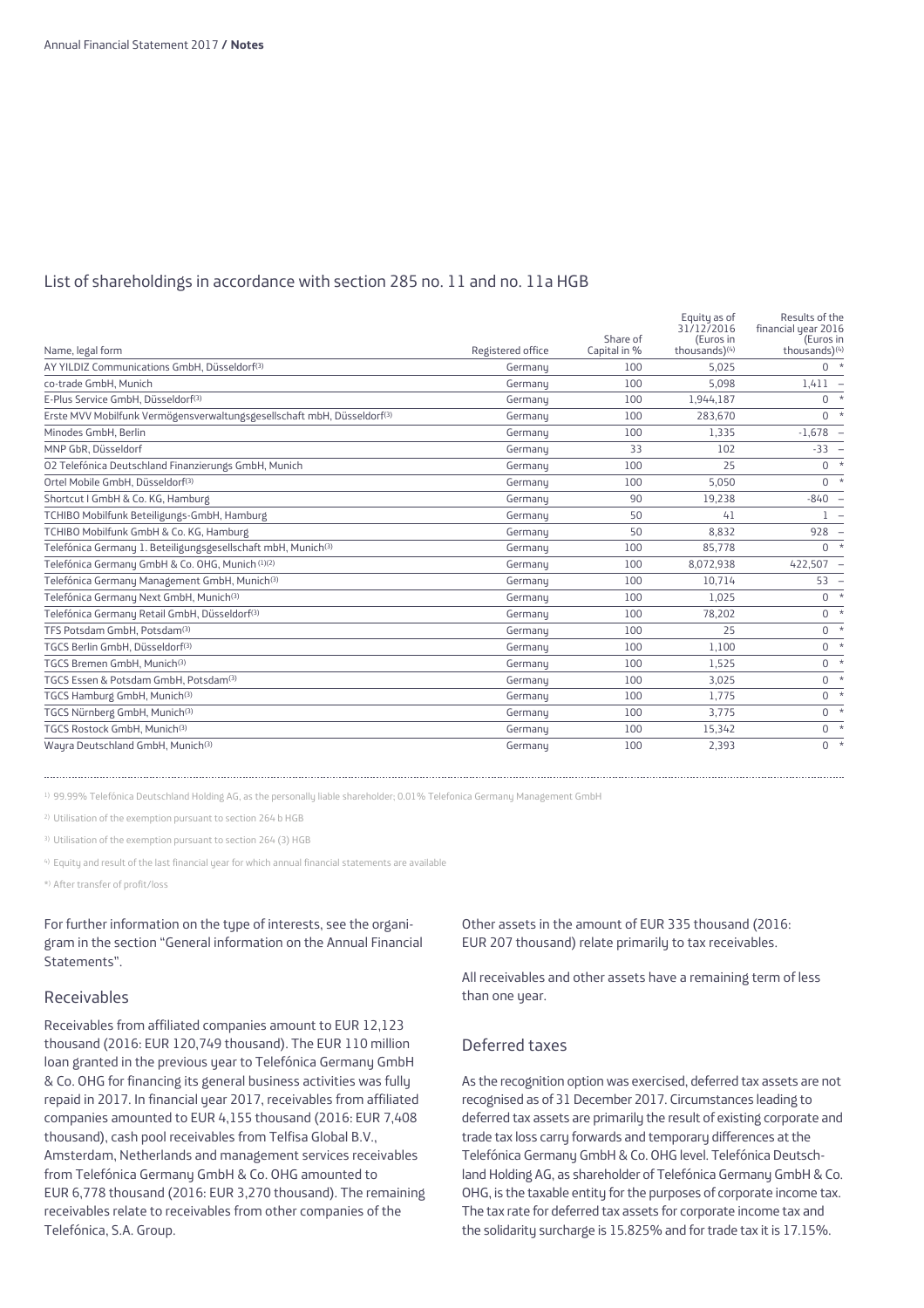#### **Equity**

#### **Subscribed capital**

The registered share capital of Telefónica Deutschland Holding AG amounts to EUR 2,974,555 thousand (2016: EUR 2,974,555 thousand). The share capital is divided into no-par-value registered shares each with a proportionate interest in the share capital of EUR 1.00 (shares). The registered share capital is fully paid in.

As of 31 December 2017, Telefónica Deutschland Holding AG did not hold any of its own shares.

In accordance with section 6 para. 2 of the Articles of Association, the shareholders do not have the right to securitise shares. In general, each no-par-value share grants one vote at the Annual General Meeting. The shares are freely transferable.

#### **Authorised capital**

As of 31 December 2017, Telefónica Deutschland Holding AG had authorised capital 2016/I of EUR 1,487,277,496.

#### **Contingent capital**

The share capital of Telefónica Deutschland Holding AG is contingently increased by up to EUR 558,473 thousand by issuing up to 558,472,700 no-par-value registered shares (Contingent Capital 2014/I) as of 31 December 2017.

#### **Additional paid-in capital**

As of 31 December 2017 the additional paid-in capital remains at EUR 4,832,539 thousand.

#### **Retained earnings**

Retained earnings contain a legal reserve in accordance with section 150 (2) of the German Stock Corporation Act (Aktiengesetz – AktG) of EUR 14 thousand (previous year: EUR 14 thousand).

#### **Distribution of profits**

The Annual General Meeting of Telefónica Deutschland Holding AG was held on 9 May 2017 and decided to distribute a dividend from the 2016 balance sheet profit of EUR 0.25 per no-par-value share eligible for dividends, in total EUR 743,638,748,25. The dividend was distributed on 12 May 2017.

#### Pension provisions

Pension provisions relate to commitments for retirement benefits in the amount of EUR 2,751 thousand (2016: EUR 1,712 thousand).

As a result of the acquisition of E-Plus and the related transfer of the acquired pension obligations at cost, in financial year 2014, this results in surplus coverage compared to a measurement on the basis of section 253 (1) sentence 2 and (2) sentence 2 HGB (see the section "I. General information on the annual financial statements" – "Accounting policies" in this regard). The transfer value will be retained up to an amount that corresponds to a measurement pursuant to section 253 (1) sentence 2 and (2) sentence 2 HGB. As of 31 December 2017, the surplus coverage is EUR 539 thousand (previous year: EUR 393 thousand).

|                                                                           | As of 31 December | As of 31 December |
|---------------------------------------------------------------------------|-------------------|-------------------|
| (Euros in thousands)                                                      | 2017              | 2016              |
| Cost of acquired pension obligations                                      | 2,625             | 2.625             |
| Settlement amount of offset liabilities in accordance with commercial law | 2.086             | 2.232             |
| Surplus coverage of cost over the settlement amount                       | 539               | 393               |
|                                                                           |                   |                   |
| Fair value of offset plan assets                                          | 936               | 913               |
| Amortised cost of plan assets pursuant to section 255 (4) sentence 4 HGB  | 936               | 913               |

In financial year 2017, further pension obligations with related plan assets were taken over from an affiliated company due to the expansion of the Management Board. The transfer amount corresponds to the present value for offset pension obligations as of 31 December 2017; there is consequently no surplus.

Based on a valuation as of 31 December 2017 pursuant to section 253 (1) sentence 2 and (2) sentence 2 HGB and after offsetting against plan assets in the amount of EUR 1,403 thousand (2016: EUR 913 thousand) pursuant to section 246 (2) sentence 2 HGB the offset pension obligation has a present value of EUR 2,211 thousand. The difference pursuant to section 253 (6) sentence 1 HGB amounts to EUR 720 thousand and is blocked from distribution.

The plan assets consist of earmarked, pledged reinsurance policies protected from insolvency. The fair value of the netted reinsurance claims corresponds to the amortised cost (cover capital reserves plus profit participation) in accordance with actuarial opinions or information received from the insurer.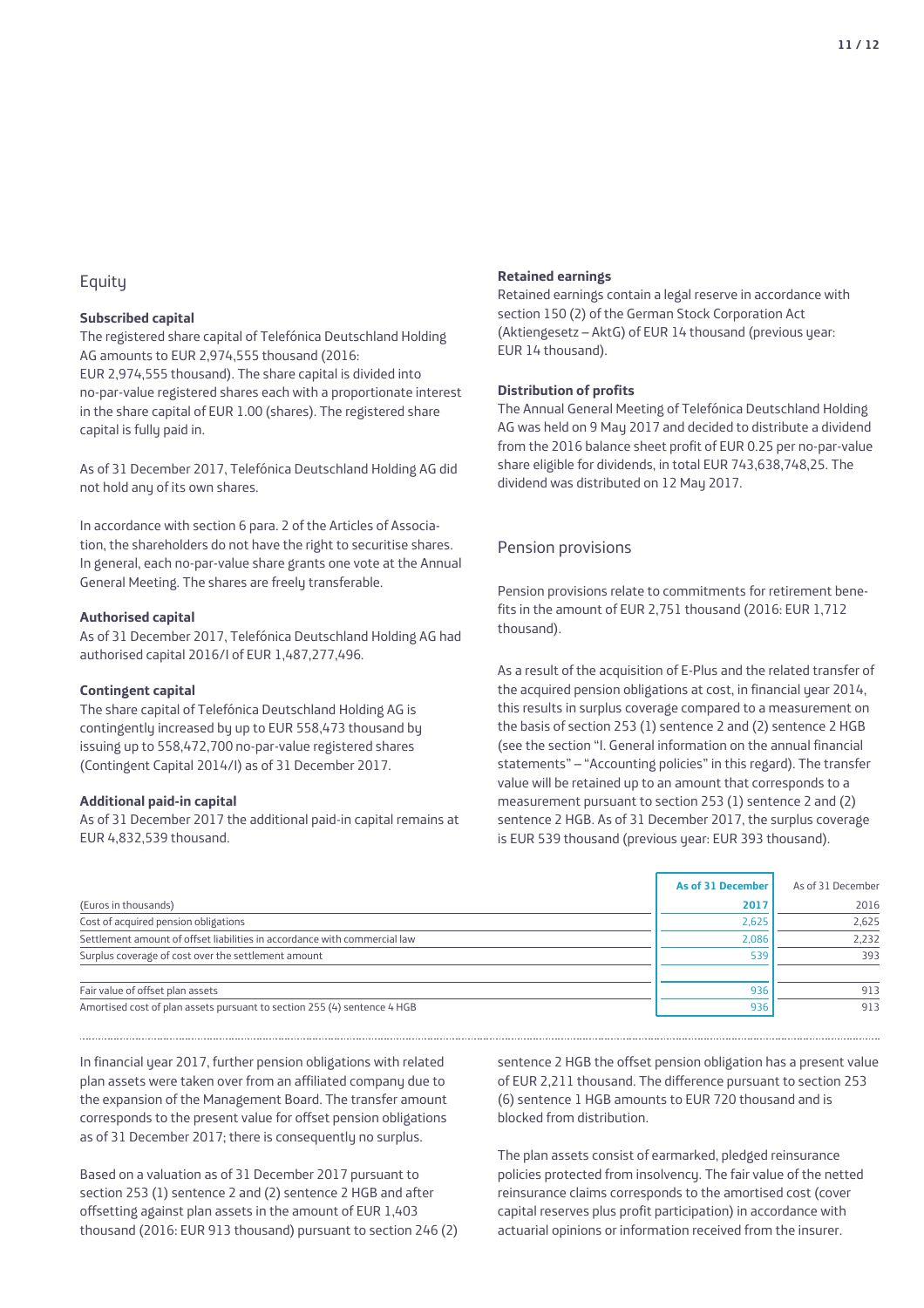Telefónica Deutschland Holding AG exercises the option of not accounting for indirect pension obligations granted it in Art. 28 (1) and (2) of the Introductory Act to the German Commercial Code (EGHGB) in the amount of EUR 366 thousand (2016: EUR 280 thousand) that are secured by the provident fund, ProFund Unabhängige Gruppen- und Unterstützungskasse e.V. To cover this obligation, as of 31 December 2017 EUR 468 thousand (2016: EUR 333 thousand) was held in trust for Telefónica Deutschland Holding AG.

As there were no interest expenses from a change of discounting of the pension provision, no offsetting against interest income from the plan assets occurred.

During the financial year, impairments of the plan assets resulted in an interest expense of EUR 63 thousand.

#### Other provisions

Other provisions in the amount of EUR 6,503 thousand (2016: EUR 5,519 thousand) relate primarily to obligations from the remuneration of the Management Board (2017: EUR 3,334 thousand; 2016: EUR 2,610 thousand). In addition, this item includes provisions for outstanding invoices for consultancy services in the amount of EUR 2,815 thousand (2016: EUR 2,905 thousand).

#### Liabilities

Trade payables amount to EUR 771 thousand (2016: EUR 643 thousand) and relate primarily to liabilities from consultancy services.

Liabilities to affiliated companies amount to EUR 617 thousand (2016: EUR 1 thousand).

Other liabilities in the amount of EUR 1.116 (2016: EUR 475 thousand) essentially relate to tax liabilities.

All liabilities have a remaining term of less than one year and are unsecured.

### 4. Notes to the Income **Statement**

#### Revenues

Revenues amount to EUR 14,991 thousand (2016: EUR 11,728 thousand) and primarily comprise the reimbursement of costs for the remuneration of Management Board members and other administrative costs (2017: EUR 14,751 thousand; 2016:

EUR 11,488 thousand) which were assumed by Telefónica Germany GmbH & Co. OHG in accordance with the agreements on the reimbursement of management services (as detailed under "I. General information on the annual financial statements – Agreement on the compensation for management services").

In addition, this item includes billed management services in the amount of EUR 240 thousand (2016: EUR 240 thousand) for services performed by Telefónica Deutschland Holding AG for Telefónica Germany GmbH & Co. OHG and Telefónica Germany Management GmbH.

#### Other operating income

Other operating income in the amount of EUR 774 thousand (2016: EUR 9 thousand) is, among other things, a result of the reversal of provisions.

#### Personnel expenses

Personnel expenses in the amount of EUR 6,329 thousand (2016: EUR 3,937 thousand) include the expense from the remuneration of the Management Board, including social security contributions.

#### Other operating expenses

Other operating expenses for the financial year in the amount of EUR 11,302 thousand (2016: EUR 9,552 thousand) primarily consist of legal and consulting costs for external service providers.

#### Other interest and similar income

Other interest and similar income amounts to EUR 0 thousand (2016: EUR 2 thousand).

#### Other interest and similar expenses

Other interest and similar expenses in the amount of EUR 63 thousand (2016: EUR 22 thousand) include the expenses from the loss in value of the plan assets.

#### Out-of-period income and expenses

Total out-of-period income in the amount of EUR 361 thousand from the reversal of provisions and out-of-period expenses in the amount of EUR 596 thousand from consultancy services for the previous year are included in financial year 2017.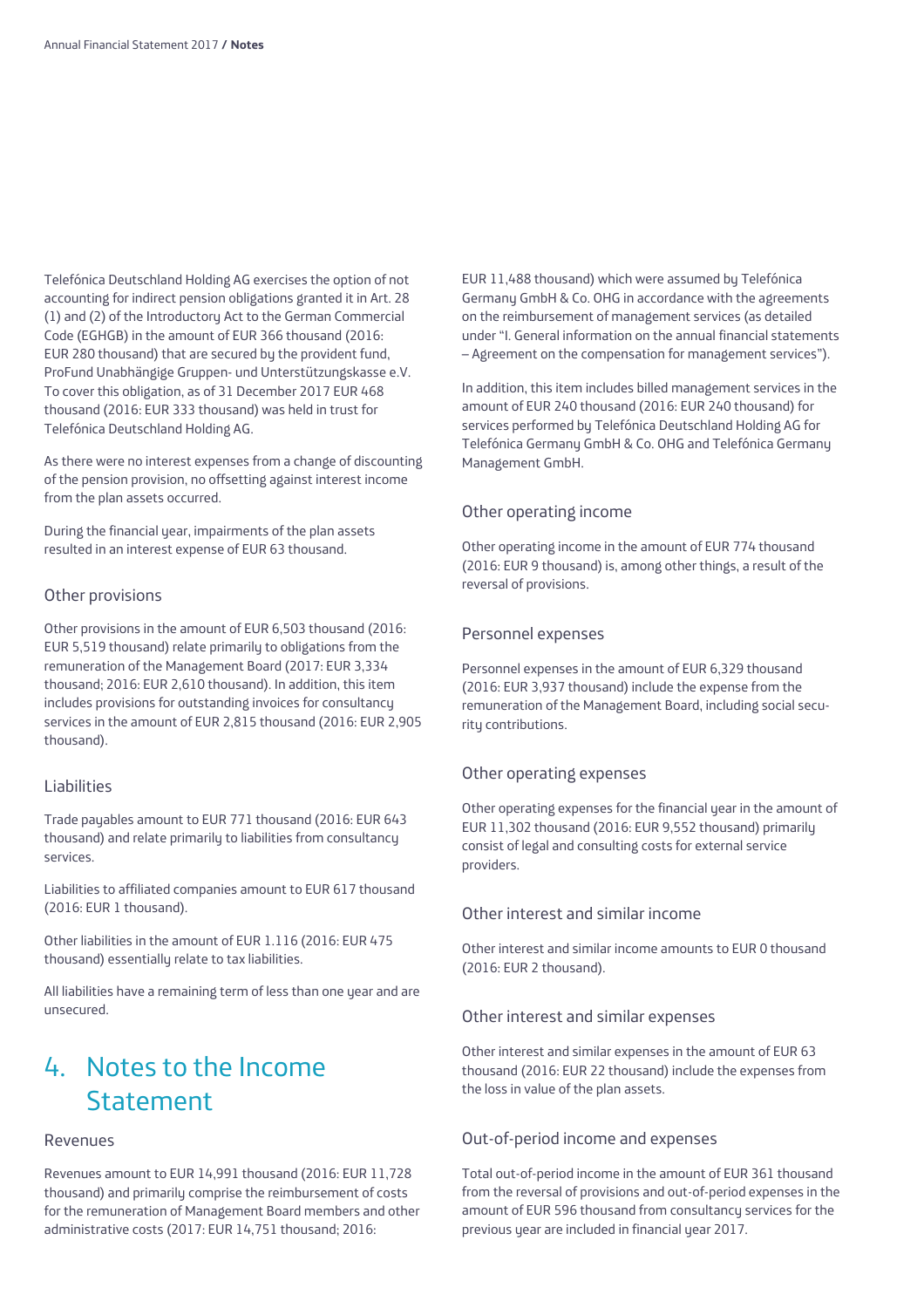Proposed dividend for financial year 2017 to be paid in 2018

On 24 October 2017, the Management Board of Telefónica Deutschland resolved to propose a cash dividend totalling EUR 773,384 thousand or EUR 0.26 per share at the next Annual General Meeting, which is scheduled for 17 May 2018.

### 5. Supplementary Information on the Notes

Additional information regarding the Supervisory Board and the Management Board

#### **Management Board remuneration**

The presentation of the Management Board remuneration system as well as the mandatory disclosures pursuant to section 285 no. 9 a) sentences 5-8 HGB are part of the combined Management Report.

The total remuneration of the Management Board members for the financial year ended 31 December 2017 amounts to EUR 3,884 thousand (2016: EUR 4,105 thousand).

The Telefónica Deutschland Holding AG has not currently granted the members of its Management Board any security or loans and has not assumed any guarantees for them.

The total remuneration includes share-based payments with a fair value at the time of granting in the amount of EUR 0 thousand (2016: EUR 0 thousand) for 0 (2016: 0) share options for 0 rights to free transfer of shares.

#### **Supervisory Board remuneration**

The basic principles of the remuneration system and the disclosure regarding individual remuneration for members of the Supervisory Board are part of the combined Management Report.

The members of the Supervisory Board received remuneration for their activities of EUR 382 thousand in 2017 and EUR 372 thousand in 2016.

The Telefónica Deutschland Holding AG has not currently granted the members of its Supervisory Board any security or loans and has not assumed any guarantees for them.

#### **Management Board**

The Supervisory Board of Telefónica Deutschland resolved to appoint Markus Rolle as Chief Financial Officer (CFO), effective as of 1 August 2017 in the meeting on 20 July 2017.

Markus Rolle replaces Rachel Empey, who left the company upon her own request and as mutually agreed with the Supervisory Board as of 31 July 2017.

The Supervisory Board of Telefónica Deutschland also decided in the meeting on 20 July 2017 to eliminate the Internal Corporate Board and elevate selected members to extend the Management Board, effective as of 1 August 2017, as follows:

Wolfgang Metze was appointed as Chief Consumer Officer responsible for the retail business. Alfons Lösing was appointed as Chief Partner and Business Officer, responsible for the business with partners and business customers as well as the activities of Telefónica NEXT. Cayetano Carbajo Martin was appointed as Chief Technology Officer, Guido Eidmann was appointed as Chief Information Officer, Valentina Daiber was appointed as Chief Officer for Legal and Corporate Affairs and Nicole Gerhardt was appointed as Chief Human Resources Officer.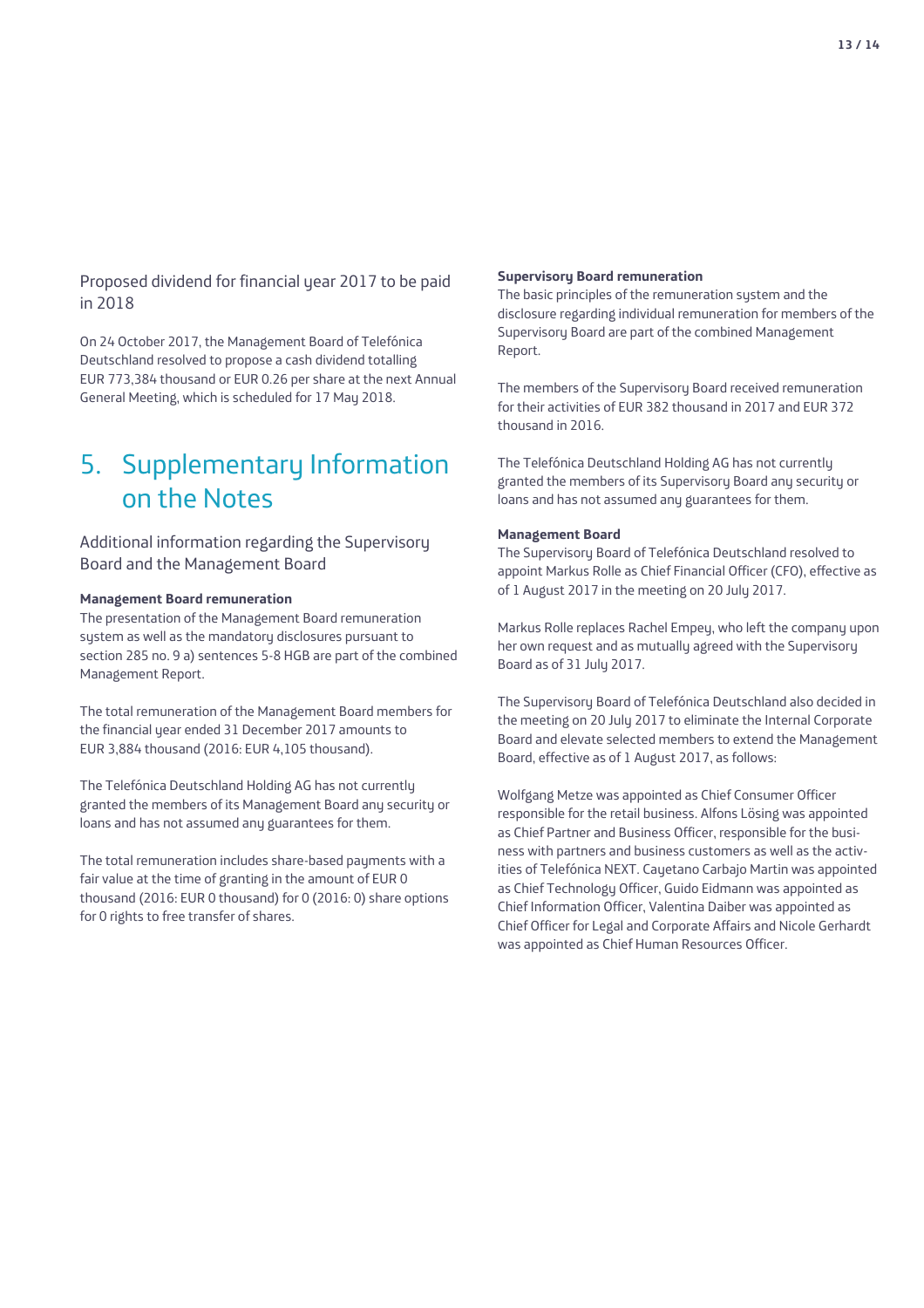#### The Management Board members of Telefónica Deutschland Holding AG as of 31 December 2017 are listed below:

| Name                                          | Role                                                                     | Membership of Supervisory Boards                                                                                                                                                                  |
|-----------------------------------------------|--------------------------------------------------------------------------|---------------------------------------------------------------------------------------------------------------------------------------------------------------------------------------------------|
| Markus Haas                                   | Chief Executive Officer (CEO)<br>Chairman of the Management Board        | TGCS Essen & Potsdam GmbH.<br>Potsdam (until 9 March 2017)<br>Telefónica Germany Retail GmbH,<br>Düsseldorf (until 9 March 2017)                                                                  |
| Rachel Empey<br>Until 31 July 2017            | Chief Financial and Strategy Officer (CFO)<br>Management Board member    | TGCS Essen & Potsdam GmbH.<br>Potsdam (until 21 July 2017)<br>Telefónica Germany Retail GmbH,<br>Düsseldorf (until 21 July 2017)                                                                  |
| Markus Rolle<br>From 1 August 2017            | Chief Financial Officer (CFO)<br>Management Board member                 | Telefónica Germany Retail GmbH,<br>Düsseldorf (since 9 March 2017)<br><b>TGCS Rostock GmbH,</b><br>Munich (since 12 October 2017)                                                                 |
| Wolfgang Metze<br>From 1 August 2017          | Chief Consumer Officer (CCO)<br>Management Board member                  | TGCS Essen & Potsdam GmbH.<br>Potsdam (since 9 March 2017)<br>Telefónica Germany Retail GmbH,<br>Düsseldorf (since 9 March 2017)<br><b>TGCS Rostock GmbH. Munich</b><br>(since 12 October 2017    |
| Alfons Lösing<br>From 1 August 2017           | <b>Chief Partner and Business Officer</b><br>Management Board member     | TGCS Essen & Potsdam GmbH,<br>Potsdam<br><b>TGCS Rostock GmbH.</b><br>Munich (since 12 October 2017)                                                                                              |
| Cayetano Carbajo Martín<br>From 1 August 2017 | Chief Technology Officer (CTO)<br>Management Board member                |                                                                                                                                                                                                   |
| Guido Eidmann<br>From 1 August 2017           | Chief Information Officer (CIO)<br>Management Board member               |                                                                                                                                                                                                   |
| Valentina Daiber<br>From 1 August 2017        | Chief Officer for Legal and Corporate Affairs<br>Management Board member |                                                                                                                                                                                                   |
| Nicole Gerhardt<br>From 1 August 2017         | Chief Human Resources Officer (CHRO)<br>Management Board member          | TGCS Essen & Potsdam GmbH,<br>Potsdam (since 1 August 2017)<br>Telefónica Germany Retail GmbH,<br>Düsseldorf (since 1 August 2017)<br><b>TGCS Rostock GmbH,</b><br>Munich (since 12 October 2017) |

#### **Supervisory Board**

With effect from 4 October 2017, Ángel Vilá Boix resigned his office as Supervisory Board member of Telefónica Deutschland. Julio Linares López was legally appointed as successor to Angel

Vila Boix by means of the resolution dated 16 October 2017. This appointment is valid until the next Annual General Meeting.

The Supervisory Board members of Telefónica Deutschland Holding AG as of 31 December 2017 are listed below:

| Name              | Role                                                                                                                      |
|-------------------|---------------------------------------------------------------------------------------------------------------------------|
| Eva Castillo Sanz | Chairperson of the Supervisory Board                                                                                      |
|                   | Occupation/current mandates:                                                                                              |
|                   | Telefónica S.A., Member of the Board of Directors                                                                         |
|                   | Bankia S.A., Member of the Board of Directors                                                                             |
|                   | Telefónica Foundation, Member of the Board of Directors                                                                   |
|                   | Comillas - ICAI Foundation, Member of the Board of Directors                                                              |
|                   | Entreculturas Foundation, Member of the Board of Directors                                                                |
| Christoph Braun*  | Deputy Chairman of the Supervisory Board                                                                                  |
|                   | Occupation/current mandates:                                                                                              |
|                   | Full-time member of the Works Council of Telefónica Germany GmbH & Co. OHG                                                |
|                   | Chairman of the European Works Council of Telefónica Europe                                                               |
|                   | Chairman of the General Works Council of Telefónica Germany GmbH & Co. OHG                                                |
|                   | Deputy Chairman of the Works Council Region Northeast of Telefónica Germany GmbH & Co. OHG                                |
|                   | Deputy Chairman of the Group Works Council of Telefónica Deutschland Holding AG (until the beginning of November<br>2017) |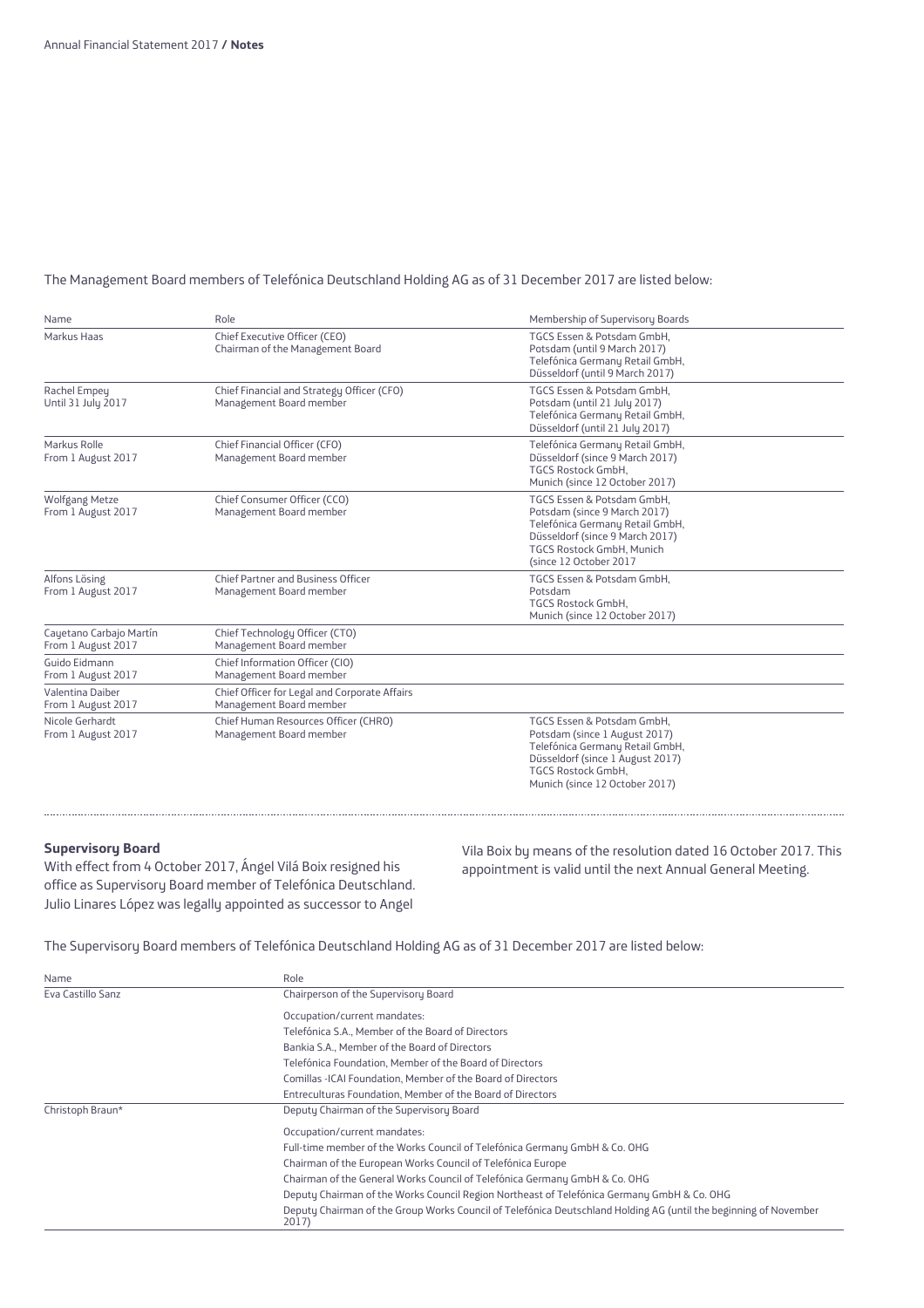| Laura Abasolo García de Baquedano | Member of the Supervisory Board                                                                                                                  |
|-----------------------------------|--------------------------------------------------------------------------------------------------------------------------------------------------|
|                                   |                                                                                                                                                  |
|                                   | Occupation/current mandate:                                                                                                                      |
|                                   | Chief Finance and Control Officer, Telefonica, S.A.                                                                                              |
|                                   | Telefónica Chile S.A., Member of the Board of Directors (until 12 May 2017)                                                                      |
|                                   | Acerinox, S.A. Member of the Board of Directors and Chairperson of the Audit Committee                                                           |
| Sally Anne Ashford                | Member of the Supervisory Board;                                                                                                                 |
|                                   |                                                                                                                                                  |
|                                   | Occupation:                                                                                                                                      |
|                                   | HR Director Parcels at Royal Mail Group Ltd.                                                                                                     |
| Angel Vilá Boix                   | Member of the Supervisory Board                                                                                                                  |
| (until 4 October 2017)            |                                                                                                                                                  |
|                                   |                                                                                                                                                  |
|                                   | Occupation/current mandates:                                                                                                                     |
|                                   | Telefónica, S.A., Chief Strategy and Finance Officer (CSFO)<br>Telefónica Brazil S.A., Member of the Board of Directors (until 4 September 2017) |
|                                   |                                                                                                                                                  |
| Patricia Cobián González          | Member of the Board of Directors (Trustee), Telefónica Foundation                                                                                |
|                                   | Member of the Supervisory Board                                                                                                                  |
|                                   |                                                                                                                                                  |
|                                   | Occupation/current mandates:                                                                                                                     |
|                                   | Telefónica UK Ltd., Chief Financial Officer                                                                                                      |
|                                   | Telefónica Europe, plc, Member of the Board of Directors                                                                                         |
|                                   | Lumia Capital - Advisory Board Member                                                                                                            |
| Peter Erskine                     | Member of the Supervisory Board                                                                                                                  |
|                                   |                                                                                                                                                  |
|                                   | Occupation/current mandates:                                                                                                                     |
|                                   | Non-Executive Director of Telefónica, S.A.                                                                                                       |
|                                   | Chairman of the Strategy and Innovation Committee of Telefónica, S.A.                                                                            |
| Christoph Heil*                   | Member of the Supervisory Board                                                                                                                  |
|                                   |                                                                                                                                                  |
|                                   | Occupation/current mandates:                                                                                                                     |
|                                   | Vereinte Dienstleistungsgewerkschaft ver.di, Representative                                                                                      |
|                                   | Capgemini Deutschland GmbH, Member of the Supervisory Board                                                                                      |
| Michael Hoffmann                  | Member of the Supervisory Board                                                                                                                  |
|                                   | Chairman of the Audit Committee of Telefónica Deutschland Holding AG                                                                             |
|                                   |                                                                                                                                                  |
|                                   | Occupation/current mandate:                                                                                                                      |
|                                   | Master's degree in Business Administration, self-employed                                                                                        |
| Julio Linares López**             | Member of the Supervisory Board                                                                                                                  |
| (since 16 October 2017)           |                                                                                                                                                  |
|                                   | Occupation/current mandates:                                                                                                                     |
|                                   | Telefónica Brasil S.A, Member of the Board of Directors and Chairman of the Strategy Committee (since 4 September                                |
|                                   | 2017)                                                                                                                                            |
|                                   | Non-Executive Director of Telefónica de España, S.A.U.                                                                                           |
|                                   | Non-Executive Director of Telefónica Móviles España, S.A.U.                                                                                      |
|                                   | Member of the Board of Directors (Trustee), Telefónica Foundation                                                                                |
| Enrique Medina Malo               | Member of the Supervisory Board;                                                                                                                 |
|                                   |                                                                                                                                                  |
|                                   | Occupation/current mandate:                                                                                                                      |
|                                   | Chief Policy Officer Telefónica, S.A.                                                                                                            |
|                                   | O2 International Holdings Limited, Member of the Board of Directors                                                                              |
|                                   | Telefónica Germany Holdings Limited, Member of the Board of Directors                                                                            |
| Thomas Pfeil*                     | Member of the Supervisory Board                                                                                                                  |
|                                   |                                                                                                                                                  |
|                                   |                                                                                                                                                  |
|                                   | Occupation/current mandate:                                                                                                                      |
|                                   | Full-time member of the Works Council of Telefónica Germany GmbH & Co. OHG                                                                       |
| Joachim Rieger*                   | Member of the Supervisory Board                                                                                                                  |
|                                   |                                                                                                                                                  |
|                                   | Occupation/current mandates:                                                                                                                     |
|                                   | Chairman of the General Works Council of TGCS Essen & Potsdam GmbH                                                                               |
|                                   | Deputy Chairman of the Supervisory Board of TGCS Essen & Potsdam GmbH                                                                            |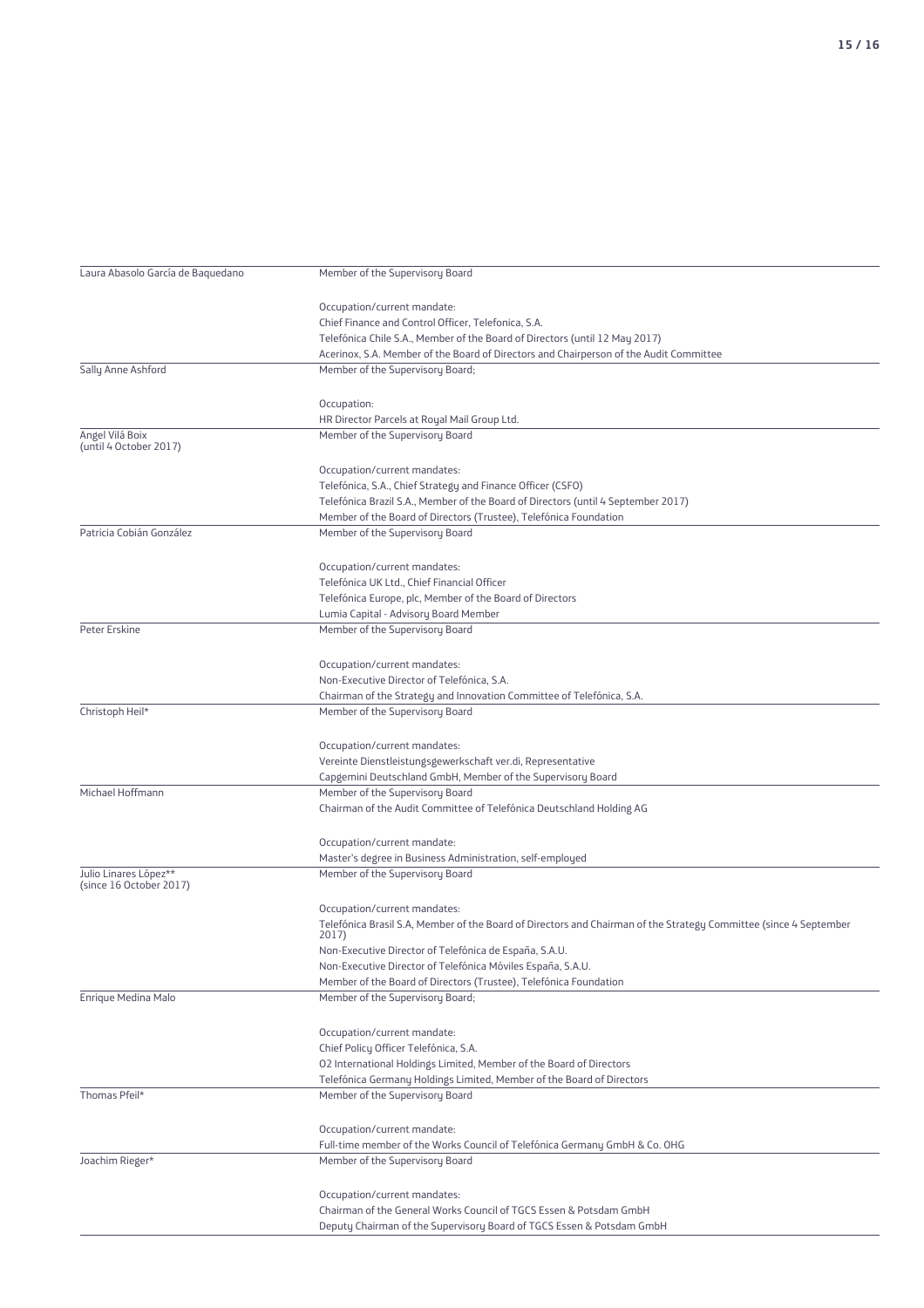| Jürgen Thierfelder*  | Member of the Supervisory Board                                                  |
|----------------------|----------------------------------------------------------------------------------|
|                      |                                                                                  |
|                      | Occupation/current mandates:                                                     |
|                      | Full-time member of the Works Council of Telefónica Germany Retail GmbH          |
|                      | Deputy Chairman of the Supervisory Board of Telefónica Germany Retail GmbH       |
|                      | Chairman of the General Works Council of Telefónica Germany Retail GmbH          |
| Marcus Thurand*      | Member of the Supervisory Board                                                  |
|                      |                                                                                  |
|                      | Occupation/current mandate:                                                      |
|                      | Director of Network Operations at Telefónica Germany GmbH & Co. OHG              |
| Dr. Jan-Erik Walter* | Member of the Supervisory Board                                                  |
|                      |                                                                                  |
|                      | Occupation/current mandate:                                                      |
|                      | Full-time member of the Works Council of Telefónica Germany GmbH & Co. OHG       |
|                      | Deputy Chairman of the Works Council Munich of Telefónica Germany GmbH & Co. OHG |
|                      | Chairman of the Group Works Council of Telefónica Deutschland Holding AG         |
| Claudia Weber*       | Member of the Supervisory Board                                                  |
|                      |                                                                                  |
|                      | Occupation/current mandate:                                                      |
|                      | Deputy Managing Director, ver.di Munich district                                 |
|                      | Member of the Supervisory Board, SWM Services GmbH                               |
|                      |                                                                                  |

\* Employee representative

\*\*New member of the Supervisory Board in accordance a with court order by resolution of 16 October 2017.

#### Audit fees

The disclosure relating to the total audit fees of Telefónica Deutschland Holding AG is omitted pursuant to section 285 no. 17 HGB as the company prepares the consolidated financial statements of Telefónica Deutschland Holding AG ("Telefónica Deutschland Group") and the relevant information is included in these consolidated financial statements.

#### Number of employees

In financial year 2017 the company had no employees – as in 2016.

#### Contingent liabilities and other financial obligations

#### **Contingent liabilities**

In its capacity as the parent company of the Telefónica Deutschland Group, Telefónica Deutschland Holding AG assumes guarantee obligations for its subsidiaries. In the context of the two bonds issued by O2 Telefónica Deutschland Finanzierungs GmbH, Munich in February 2014 and November 2013, Telefónica Deutschland gives each bearer an amount of the two bonds issued in the amount of EUR 500 million and EUR 600 million, respectively, an unconditional and irrevocable guarantee for the correct and punctual payment of all the amounts payable by the issuer in relation to the bond in accordance with the terms and conditions of the bonds.

The risk of any claims arising from the contingent liabilities is regarded as extremely low. This assessment is based on the fact that O2 Telefónica Deutschland Finanzierungs GmbH is an indirect subsidiary of Telefónica Deutschland Holding AG and fully controlled via Telefónica Germany GmbH & Co. OHG. The creditworthiness of O2 Telefónica Deutschland Finanzierungs GmbH is thus determined by the operational business of the Telefónica Deutschland Group itself.

In financial year 2016, Telefónica Deutschland Holding AG issued letters of comfort to Telefónica Germany GmbH & Co. OHG and Telefónica Germany Management GmbH. The letters of comfort continue to be valid and can be terminated by giving six months' notice to the end of a financial year of the companies.

The economic substance of the opportunities and risks are not significantly changed due to the letters of comfort. The risk of any claims arising from these contingent liabilities is regarded as unlikely.

#### Parent company / Consolidated financial statements

Telefónica Deutschland Holding AG, Munich prepares IFRS consolidated financial statements for the smallest group of companies. These are published in the German Federal Gazette. The consolidated financial statements of Telefónica Deutschland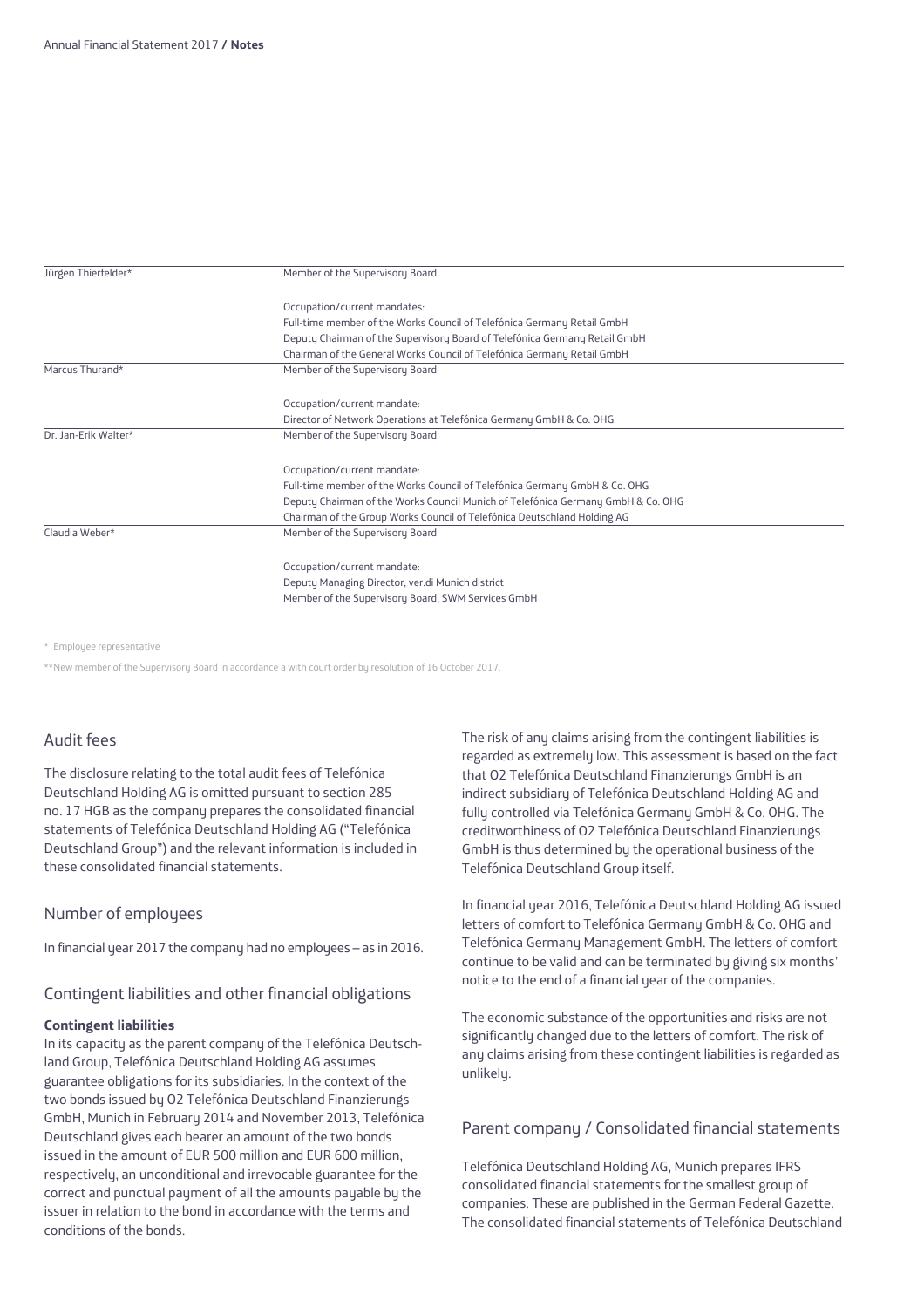Holding AG are included in the consolidated financial statements of the Spanish parent company Telefónica S.A. (Madrid, Spain). The latter is the company that prepares the consolidated financial statements for the largest group of companies and publishes them on the Internet under **www.telefonica.com.**

#### Voting rights notifications pursuant to section 26 (1) WpHG:

On 15 March 2017, Koninklijke KPN N.V, The Hague, Netherlands, informed us in accordance with section 21 (1) of the German Securities Trading Act (WpHG) that its share of the voting rights of Telefónica Deutschland Holding AG, Munich, Germany, had fallen below the threshold of 10% on 13 March 2017 and amounted to 9.46% on this date.

On 18 October 2016, T. Rowe Price Group, Inc., Baltimore, Maryland, United States of America, informed us in accordance with section 21 (1) of the German Securities Trading Act (WpHG) that its share of the voting rights of Telefónica Deutschland Holding AG, Munich, Germany, had exceeded the threshold of 3% on 13 October 2016 and amounted to 3.02% on this date.

On 8 October 2014, Telefónica, S.A., Madrid, Spain, informed us in accordance with section 21 (1) of the German Securities Trading Act (WpHG) that its share of the voting rights of Telefónica Deutschland Holding AG, Munich, Germany, had fallen below the threshold of 75% on 7 October 2014 and amounted to 62.10% on this date (corresponding to 1,847,271,219 voting rights). 57.70% of the voting rights (corresponding to 1,716,390,800 voting rights) are attributable to the company pursuant to section 22 (1) sentence 1 no. 1 WpHG. Attributed voting rights are held via the following companies it controls whose share of the voting rights in Telefónica Deutschland Holding AG is 3% or more respectively: O2 (Europe) Limited, Telefónica Germany Holdings Limited. 4.40% of the voting rights (corresponding to 130,880,419 voting rights) are attributable to the company pursuant to section 22 (1) sentence 1 no. 2 WpHG in conjunction with sentence 2 WpHG. Attributed voting rights are held via the following shareholders whose share of the voting rights in Telefónica Deutschland Holding AG is 3% or more respectively: KPN Mobile Germany GmbH & Co. KG.

On 7 October 2014, Telefónica Germany Holdings Limited, Slough, United Kingdom, informed us in accordance with section 21 (1) of the German Securities Trading Act (WpHG) that its share of the voting rights of Telefónica Deutschland Holding AG, Munich, Germany, had fallen below the threshold of 75% on 7 October 2014 and amounted to 62.10% on this date (corresponding to 1,847,271,219 voting rights). 4.40% of the voting rights (corresponding to 130,880,419 voting rights) are

attributable to the company pursuant to section 22 (1) sentence 1 no. 2 WpHG. Attributed voting rights are held via the following shareholders whose share of the voting rights in Telefónica Deutschland Holding AG is 3% or more respectively: KPN Mobile Germany GmbH & Co. KG.

On 7 October 2014, O2 (Europe) Limited, Slough, United Kingdom informed us in accordance with section 21 (1) of the German Securities Trading Act (WpHG) that its share of the voting rights of Telefónica Deutschland Holding AG, Munich, Germany, had fallen below the threshold of 75% on 7 October 2014 and amounted to 62.10% on this date (corresponding to 1,847,271,219 voting rights). 57.70% of the voting rights (corresponding to 1,716,390,800 voting rights) are attributable to the company pursuant to section 22 (1) sentence 1 no. 1 WpHG. Attributed voting rights are held via the following companies it controls whose share of the voting rights in Telefónica Deutschland Holding AG is 3% or more respectively: Telefónica Germany Holdings Limited. 4.40% of the voting rights (corresponding to 130,880,419 voting rights) are attributable to the company pursuant to section 22 (1) sentence 1 no. 2 WpHG in conjunction with sentence 2 WpHG. Attributed voting rights are held via the following shareholders whose share of the voting rights in Telefónica Deutschland Holding AG is 3% or more respectively: KPN Mobile Germany GmbH & Co. KG.

An overview of all the voting rights notifications can also be found under

#### **www.telefonica.de/voting-rights-announcement**

#### Declaration of Compliance with the German Corporate Governance Code in accordance with section 161 AktG

The Management Board and Supervisory Board of Telefónica Deutschland feel committed to the principles of transparent corporate governance and regularly consider the principles of the German Corporate Governance Code. On 12/13/14 and 16 October 2017 they last stated a declaration of compliance in accordance with section 161 German Stock Corporation Act (AktG). The full text of the compliance declaration and its update may also be viewed on the company's website at **www.telefonica.de/declaration-of-conformity-2017**

#### Subsequent events

After the end of the financial year on 31 December 2017 there were no events of particular importance.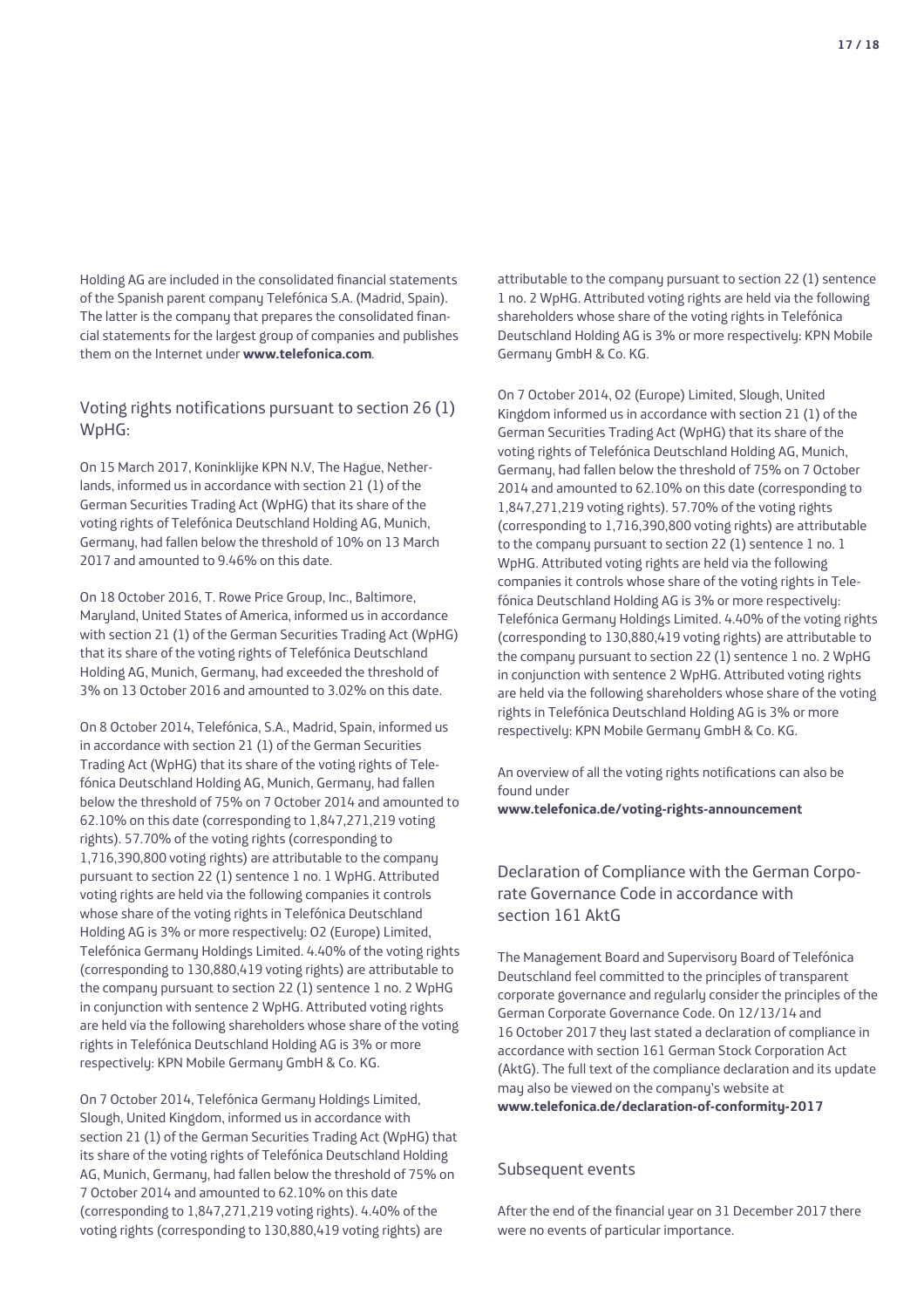#### Combined Management Report

The Management Report of Telefónica Deutschland Holding AG and the Group Management Report are combined pursuant to section 315 (5) HGB in conjunction with section 298 (2) HGB and published in the 2017 Annual Report of the Telefónica Deutschland Group.

The annual financial statements and the Annual Report, including the combined Management Report of Telefónica Deutschland, are made available in the electronic version of the German Federal Gazette and on the website.

Munich, 12 February 2018

Telefónica Deutschland Holding AG

The Management Board

rel lees

Valentina Daiber Guido Eidmann

Nu le filet

Nicole Gerhardt **Alfons Lösing** 

*James Marine* Strategy and the United States

Cayetano Carbajo Martín Wolfgang Metze

M. Will

Markus Haas Markus Rolle

 $20319$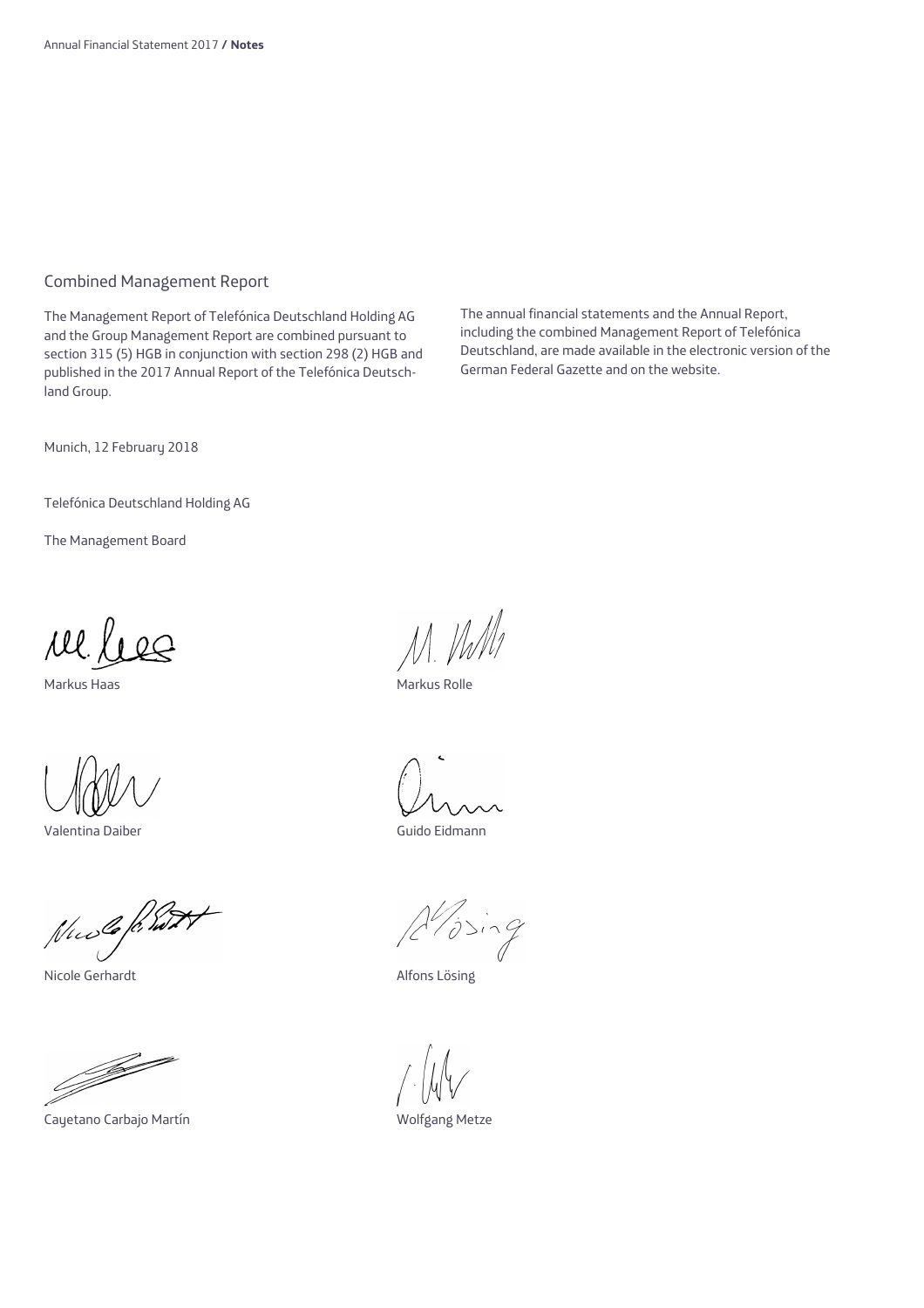## Telefónica Deutschland Holding AG<br>Declaration of the Statutory<br>Representatives Declaration of the Statutory Representatives

To the best of our knowledge, and in accordance with the applicable reporting principles, the Annual Financial Statements give a true and fair view of the assets, liabilities, financial position and profit or loss Company, and the Management Report for Telefónica Deutschland Holding AG, which has been combined

with the Group Management Report, includes a fair review of the development and performance of the business and the position of the Company, together with a description of the material opportunities and risks associated with the expected development of the Company.

Munich, 12 February 2018

Telefónica Deutschland Holding AG

The Management Board

rel lieg

Valentina Daiber Guido Eidmann

Nu Cop hot

Nicole Gerhardt **Alfons Lösing** 

Jan 2000 de jan 2000 de jan 2000 de jan 2000 de jan 2000 de jan 2000 de jan 2000 de jan 2000 de jan 2000 de jan 2000 de jan 2000 de jan 2000 de jan 2000 de jan 2000 de jan 2000 de jan 2000 de jan 2000 de jan 2000 de jan 20

Cayetano Carbajo Martín New Yolfgang Metze

M. Vill

Markus Haas Markus Rolle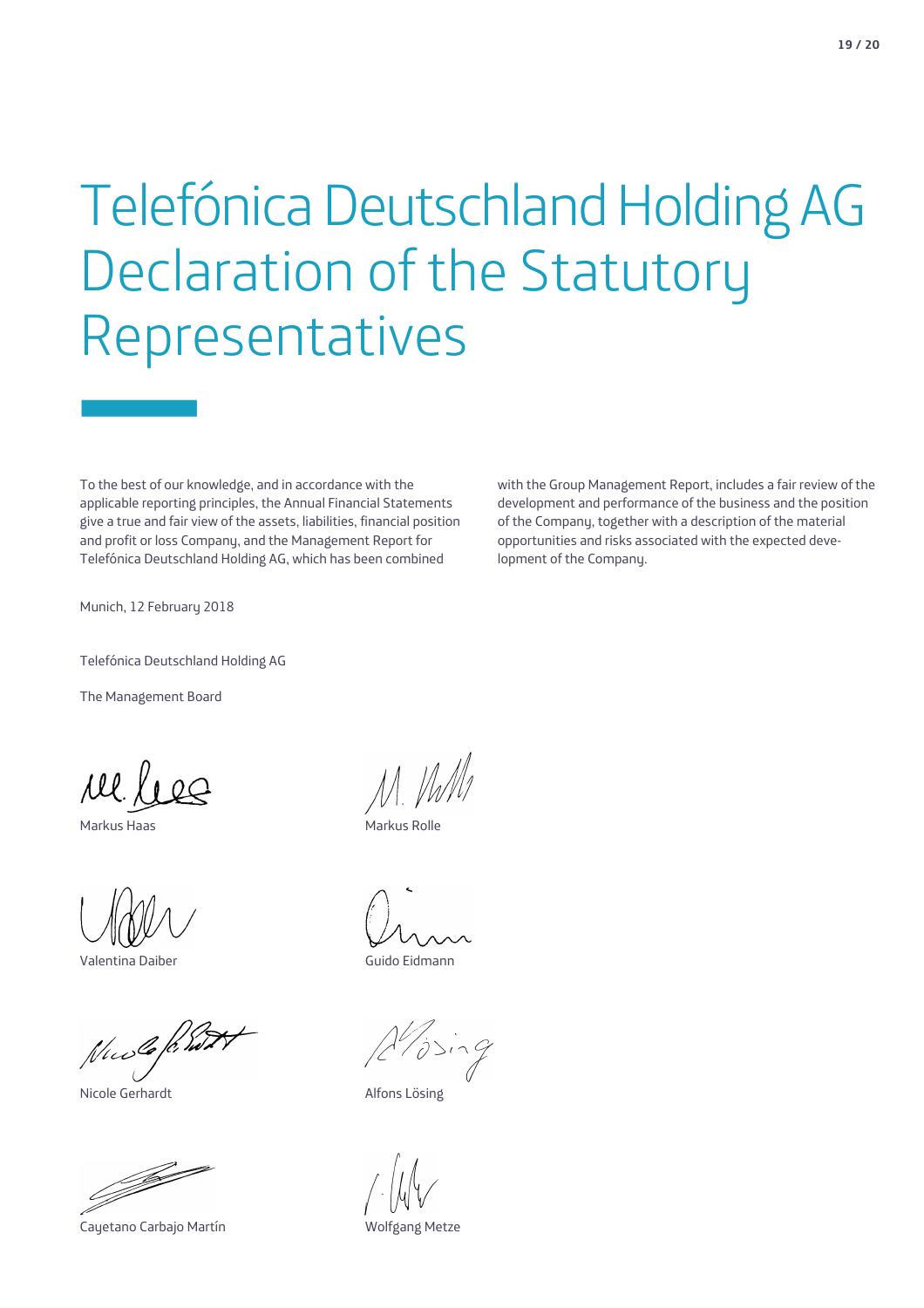### Independent Auditor's Report

To Telefónica Deutschland Holding AG, Munich

#### **Report on the Audit of the Annual Financial Statements and of the Management Report**

#### **Audit Opinions**

We have audited the annual financial statements of Telefónica Deutschland Holding AG, Munich, which comprise the balance sheet as at 31 December 2017, and the statement of profit and loss for the financial year from 1 January to 31 December 2017, and notes to the financial statements, including the recognition and measurement policies presented therein. In addition, we have audited the management report of Telefónica Deutschland Holding AG, which is combined with the group management report, for the financial year from 1 January to 31 December 2017. We have not audited the content of those parts of the management report listed in the "Other Information" section of our auditor's report.

In our opinion, on the basis of the knowledge obtained in the audit,

- the accompanying annual financial statements comply, in all material respects, with the requirements of German commercial law and give a true and fair view of the assets, liabilities and financial position of the Company as at 31 December 2017 and of its financial performance for the financial year from 1 January to 31 December 2017 in compliance with German Legally Required Accounting Principles, and
- the accompanying management report as a whole provides an appropriate view of the Company's position. In all material respects, this management report is consistent with the annual financial statements, complies with German legal requirements and appropriately presents the opportunities and risks of future development. Our audit opinion on the management report does not cover the content of those parts of the management report listed in the "Other Information" section of our auditor's report.

Pursuant to § [Article] 322 Abs. [paragraph] 3 Satz [sentence] 1 HGB [Handelsgesetzbuch: German Commercial Code, we declare that our audit has not led to any reservations relating to the legal compliance of the annual financial statements and of the management report.

#### **Basis for the Audit Opinions**

We conducted our audit of the annual financial statements and of the management report in accordance with § 317 HGB and the EU Audit Regulation (No. 537/2014, referred to subsequently as "EU Audit Regulation") and in compliance with German Generally Accepted Standards for Financial Statement Audits promulgated by the Institut der Wirtschaftsprüfer [Institute of Public Auditors in Germany] (IDW). Our responsibilities under those requirements and principles are further described in the "Auditor's Responsibilities for the Audit of the Annual Financial Statements and of the Management Report" section of our auditor's report. We are independent of the Company in accordance with the requirements of European law and German commercial and professional law, and we have fulfilled our other German professional responsibilities in accordance with these requirements. In addition, in accordance with Article 10 (2) point (f) of the EU Audit Regulation, we declare that we have not provided non-audit services prohibited under Article 5 (1) of the EU Audit Regulation. We believe that the audit evidence we have obtained is sufficient and appropriate to provide a basis for our audit opinions on the annual financial statements and on the management report.

#### **Key Audit Matters in the Audit of the Annual Financial Statements**

Key audit matters are those matters that, in our professional judgment, were of most significance in our audit of the annual financial statements for the financial year from 1 January to 31 December 2017*.* These matters were addressed in the context of our audit of the annual financial statements as a whole, and in forming our audit opinion thereon; we do not provide a separate audit opinion on these matters.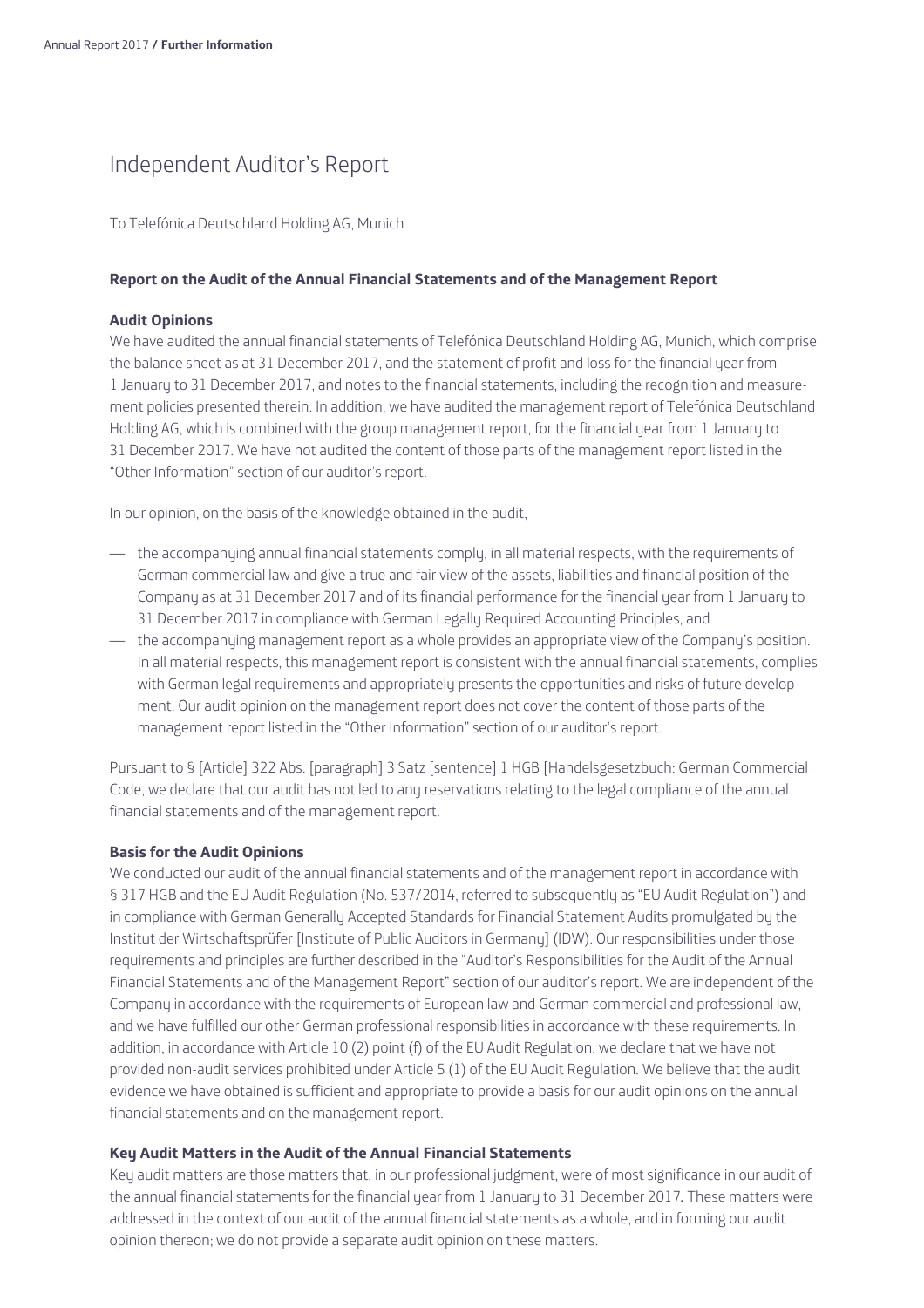In our view, the matter of most significance in our audit was as follows:

❶ Recoverability of the shareholding in Telefónica Germany GmbH & Co. OHG

Our presentation of this key audit matter has been structured as follows:

- ① Matter and issue
- ② Audit approach and findings
- ③ Reference to further information

Hereinafter we present the key audit matter:

#### ❶ **Recoverability of the shareholding in Telefónica Germany GmbH & Co. OHG**

① In the Company's annual financial statements shares in affiliated companies amounting to EUR 10.1 billion (99% of total assets) are reported under the "Financial assets" balance sheet item. The shares in affiliated companies principally comprise the shareholding in Telefónica Germany GmbH & Co. OHG, which holds further shareholdings in turn. Shares in affiliated companies are measured in accordance with German commercial law at the lower of cost and fair value. The impairment testing of the shares in Telefónica Germany GmbH & Co. OHG takes into account, in addition to the operating business of Telefónica Germany GmbH & Co. OHG, the fair values of its indirect and direct shareholdings, since these could have a material impact on the fair value of the shares in Telefónica Germany GmbH & Co. OHG.

In financial year 2017, the fair value of the significant shareholding of Telefónica Germany GmbH & Co. OHG was calculated using a discounted cash flow model as the present value of the expected future cash flows resulting from the financial projections prepared. Expectations relating to future market developments and assumptions about the development of macroeconomic factors were also taken into account. The discount rate used was the individually determined cost of capital. With respect to Telefónica Deutschland Holding AG's other indirect and direct shareholdings, testing focused on whether there were indications that could result in an impairment of the shareholding in Telefónica Germany GmbH & Co. OHG that could be expected to be permanent. Based on the value calculated and other documentation, there was no need to recognize impairment losses in the financial year. The result of the impairment test depends in particular on the estimates made by the executive directors relating to future cash flows, growth rates, the discount rate applied and the future development of the operating business of Telefónica Germany GmbH & Co. OHG and its direct and indirect investee companies. The impairment test is therefore subject to material uncertainty. Against this background and in view of its material significance for the net assets and results of operations of the Company, this matter was of particular importance for our audit.

② As part of our audit, we evaluated the recoverability of the shareholding of Telefónica Deutschland Holding AG in Telefónica Germany GmbH & Co. OHG also under consideration of the recoverability of the significant shareholding of Telefónica Germany GmbH & Co. OHG. In this context, we assessed the methodology employed for the purposes of the measurement exercise, among other things. We assessed whether the fair value of this shareholding had been properly determined using a discounted cash flow model in compliance with the relevant measurement standards. We based our assessment, among other things, on a comparison with general and sector-specific market expectations as well as on the executive directors' detailed explanations regarding the key planning value drivers underlying the expected cash flows. In the knowledge that even relatively small changes in the discount rate applied and the growth rate can have a material impact on the value of the entity calculated in this way, we focused our testing in particular on the parameters used to determine the discount rate applied, and evaluated the measurement model. Furthermore, on the basis of financial information and other documentation we evaluated the executive directors' conclusion that there were no indications that the shareholding in Telefónica Germany GmbH & Co. OHG was impaired, also taking into account the market capitalization of Telefónica Deutschland Holding AG for this purpose. In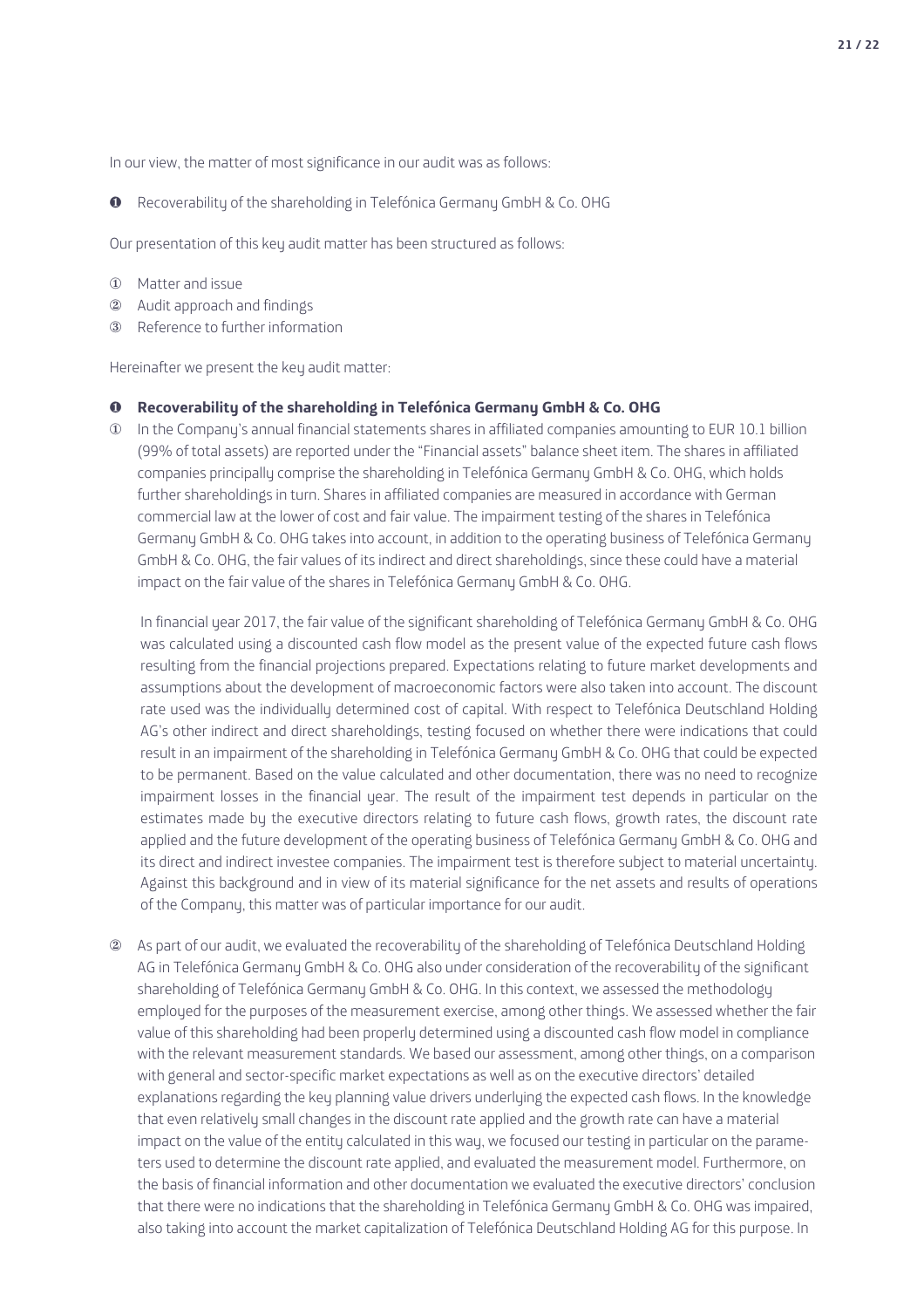this context, we assessed the expected future income from the operating business activities in the light of the business plan of Telefónica Germany GmbH & Co. OHG prepared by the executive directors. For this purpose, we assessed the appropriateness of the assumptions and expectations underlying the business plan, including with respect to the further implementation of planned measures and the anticipated growth rate, and considered whether the business plan was drawn up properly on this basis.

In our view, the assumptions and expectations underlying the executive directors' impairment testing of the shareholding in Telefónica Germany GmbH & Co. OHG have been properly derived and are within reasonable ranges.

③ The Company's disclosures relating to the shareholdings are contained in section "3. Notes to the balance sheet / Financial assets" of the notes to the financial statements.

#### **Other Information**

The executive directors are responsible for the other information. The other information comprises the following non-audited parts of the management report:

- the statement on corporate governance pursuant to § 289f HGB and § 315d HGB included in section "Management Declaration" of the management report
- the separate non-financial report pursuant to § 289b Abs. 3 HGB and § 315b Abs. 3 HGB

Our audit opinions on the annual financial statements and on the management report do not cover the other information, and consequently we do not express an audit opinion or any other form of assurance conclusion thereon.

In connection with our audit, our responsibility is to read the other information and, in so doing, to consider whether the other information

- is materially inconsistent with the annual financial statements, with the management report or our knowledge obtained in the audit, or
- otherwise appears to be materially misstated.

#### **Responsibilities of the Executive Directors and the Supervisory Board for the Annual Financial Statements and the Management Report**

The executive directors are responsible for the preparation of the annual financial statements that comply, in all material respects, with the requirements of German commercial law, and that the annual financial statements give a true and fair view of the assets, liabilities, financial position and financial performance of the Company in compliance with German Legally Required Accounting Principles. In addition, the executive directors are responsible for such internal control as they, in accordance with German Legally Required Accounting Principles, have determined necessary to enable the preparation of annual financial statements that are free from material misstatement, whether due to fraud or error.

In preparing the annual financial statements, the executive directors are responsible for assessing the Company's ability to continue as a going concern. They also have the responsibility for disclosing, as applicable, matters related to going concern. In addition, they are responsible for financial reporting based on the going concern basis of accounting, provided no actual or legal circumstances conflict therewith.

Furthermore, the executive directors are responsible for the preparation of the management report that as a whole provides an appropriate view of the Company's position and is, in all material respects, consistent with the annual financial statements, complies with German legal requirements, and appropriately presents the opportunities and risks of future development. In addition, the executive directors are responsible for such arrangements and measures (systems) as they have considered necessary to enable the preparation of a management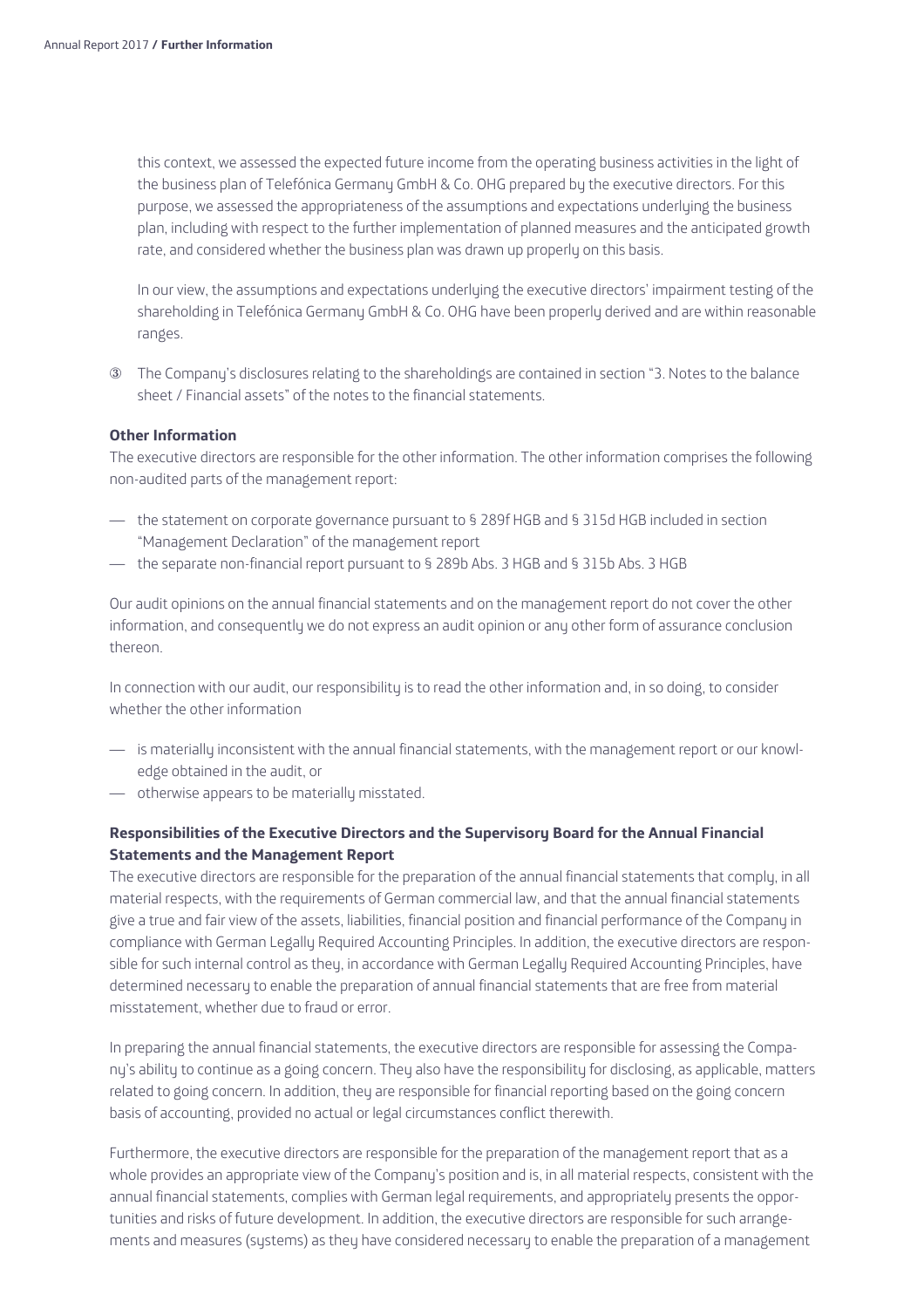**23 / 24**

report that is in accordance with the applicable German legal requirements, and to be able to provide sufficient appropriate evidence for the assertions in the management report.

The supervisory board is responsible for overseeing the Company's financial reporting process for the preparation of the annual financial statements and of the management report.]

#### **Auditor's Responsibilities for the Audit of the Annual Financial Statements and of the Management Report**

Our objectives are to obtain reasonable assurance about whether the annual financial statements as a whole are free from material misstatement, whether due to fraud or error, and whether the management report as a whole provides an appropriate view of the Company's position and, in all material respects, is consistent with the annual financial statements and the knowledge obtained in the audit, complies with the German legal requirements and appropriately presents the opportunities and risks of future development, as well as to issue an auditor's report that includes our audit opinions on the annual financial statements and on the management report.

Reasonable assurance is a high level of assurance, but is not a guarantee that an audit conducted in accordance with § 317 HGB and the EU Audit Regulation and in compliance with German Generally Accepted Standards for Financial Statement Audits promulgated by the Institut der Wirtschaftsprüfer (IDW) will always detect a material misstatement. Misstatements can arise from fraud or error and are considered material if, individually or in the aggregate, they could reasonably be expected to influence the economic decisions of users taken on the basis of these annual financial statements and this management report.

We exercise professional judgment and maintain professional scepticism throughout the audit. We also:

- Identify and assess the risks of material misstatement of the annual financial statements and of the management report, whether due to fraud or error, design and perform audit procedures responsive to those risks, and obtain audit evidence that is sufficient and appropriate to provide a basis for our audit opinions. The risk of not detecting a material misstatement resulting from fraud is higher than for one resulting from error, as fraud may involve collusion, forgery, intentional omissions, misrepresentations, or the override of internal controls.
- Obtain an understanding of internal control relevant to the audit of the annual financial statements and of arrangements and measures (systems) relevant to the audit of the management report in order to design audit procedures that are appropriate in the circumstances, but not for the purpose of expressing an audit opinion on the effectiveness of these systems of the Company.
- Evaluate the appropriateness of accounting policies used by the executive directors and the reasonableness of estimates made by the executive directors and related disclosures.
- Conclude on the appropriateness of the executive directors' use of the going concern basis of accounting and, based on the audit evidence obtained, whether a material uncertainty exists related to events or conditions that may cast significant doubt on the Company's ability to continue as a going concern. If we conclude that a material uncertainty exists, we are required to draw attention in the auditor's report to the related disclosures in the annual financial statements and in the management report or, if such disclosures are inadequate, to modifu our respective audit opinions. Our conclusions are based on the audit evidence obtained up to the date of our auditor's report. However, future events or conditions may cause the Company to cease to be able to continue as a going concern.
- Evaluate the overall presentation, structure and content of the annual financial statements, including the disclosures, and whether the annual financial statements present the underluing transactions and events in a manner that the annual financial statements give a true and fair view of the assets, liabilities, financial position and financial performance of the Company in compliance with German Legally Required Accounting Principles.
- Evaluate the consistency of the management report with the annual financial statements, its conformity with German law, and the view of the Company's position it provides.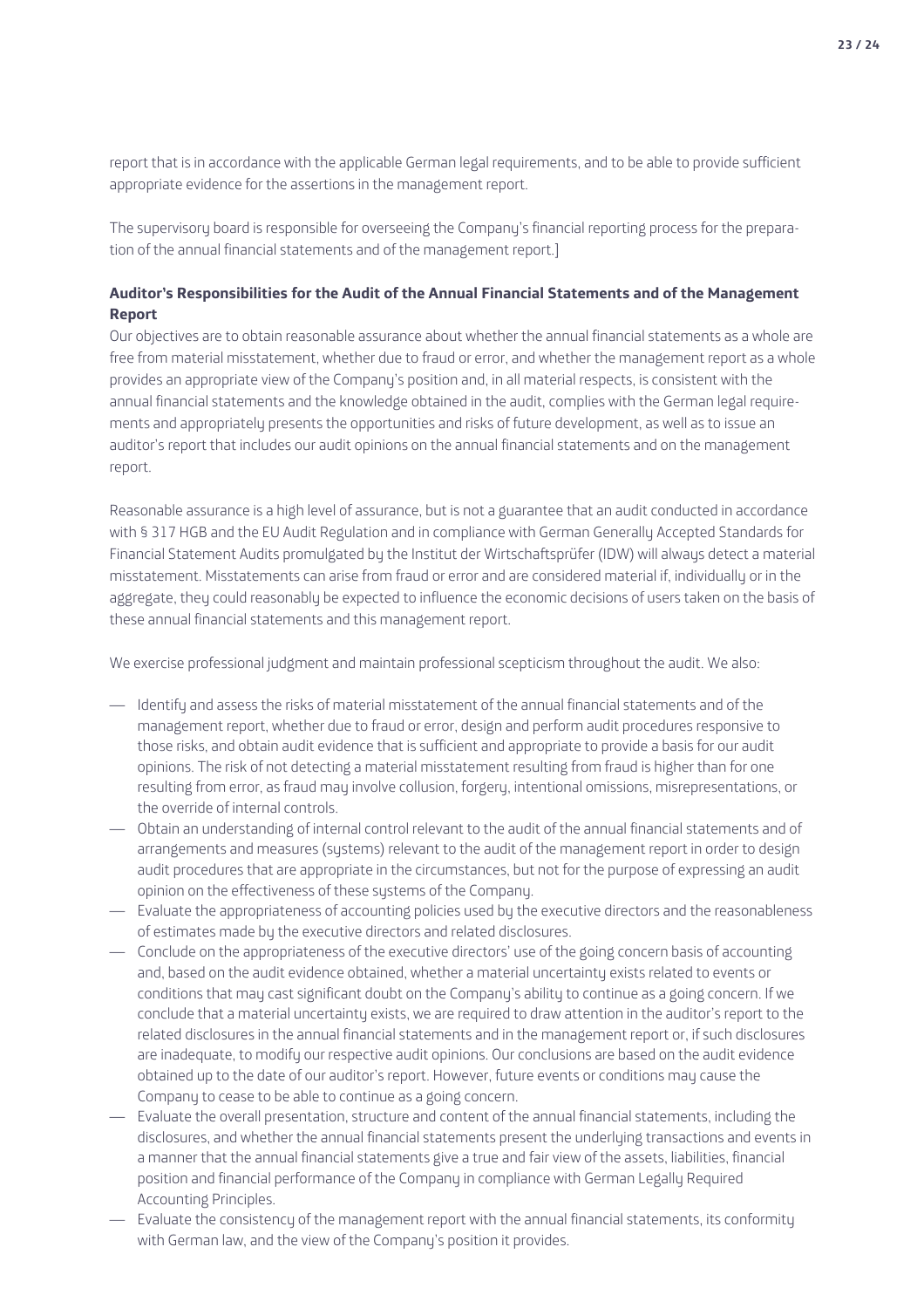— Perform audit procedures on the prospective information presented by the executive directors in the management report. On the basis of sufficient appropriate audit evidence we evaluate, in particular, the significant assumptions used by the executive directors as a basis for the prospective information, and evaluate the proper derivation of the prospective information from these assumptions. We do not express a separate audit opinion on the prospective information and on the assumptions used as a basis. There is a substantial unavoidable risk that future events will differ materially from the prospective information.

We communicate with those charged with governance regarding, among other matters, the planned scope and timing of the audit and significant audit findings, including any significant deficiencies in internal control that we identify during our audit.

We also provide those charged with governance with a statement that we have complied with the relevant independence requirements, and communicate with them all relationships and other matters that may reasonably be thought to bear on our independence, and where applicable, the related safeguards.

From the matters communicated with those charged with governance, we determine those matters that were of most significance in the audit of the annual financial statements of the current period and are therefore the key audit matters. We describe these matters in our auditor's report unless law or regulation precludes public disclosure about the matter.

#### Other Legal and Regulatory Requirements

#### **Further Information pursuant to Article 10 of the EU Audit Regulation**

We were elected as auditor by the annual general meeting on 9 May 2017*.* We were engaged by the supervisory board on 20 July 2017*.* We have been the auditor of the Telefónica Deutschland Holding AG, Munich, without interruption since the financial year 2017.

We declare that the audit opinions expressed in this auditor's report are consistent with the additional report to the audit committee pursuant to Article 11 of the EU Audit Regulation (long-form audit report).

#### **German Public Auditor Responsible for the Engagement**

The German Public Auditor responsible for the engagement is Stefano Mulas.

Munich, 19 February 2018

PricewaterhouseCoopers GmbH Wirtschaftsprüfungsgesellschaft

Klaus Bernhard Stefano Mulas Wirtschaftsprüfer Wirtschaftsprüfer

(German Public Auditor) (German Public Auditor)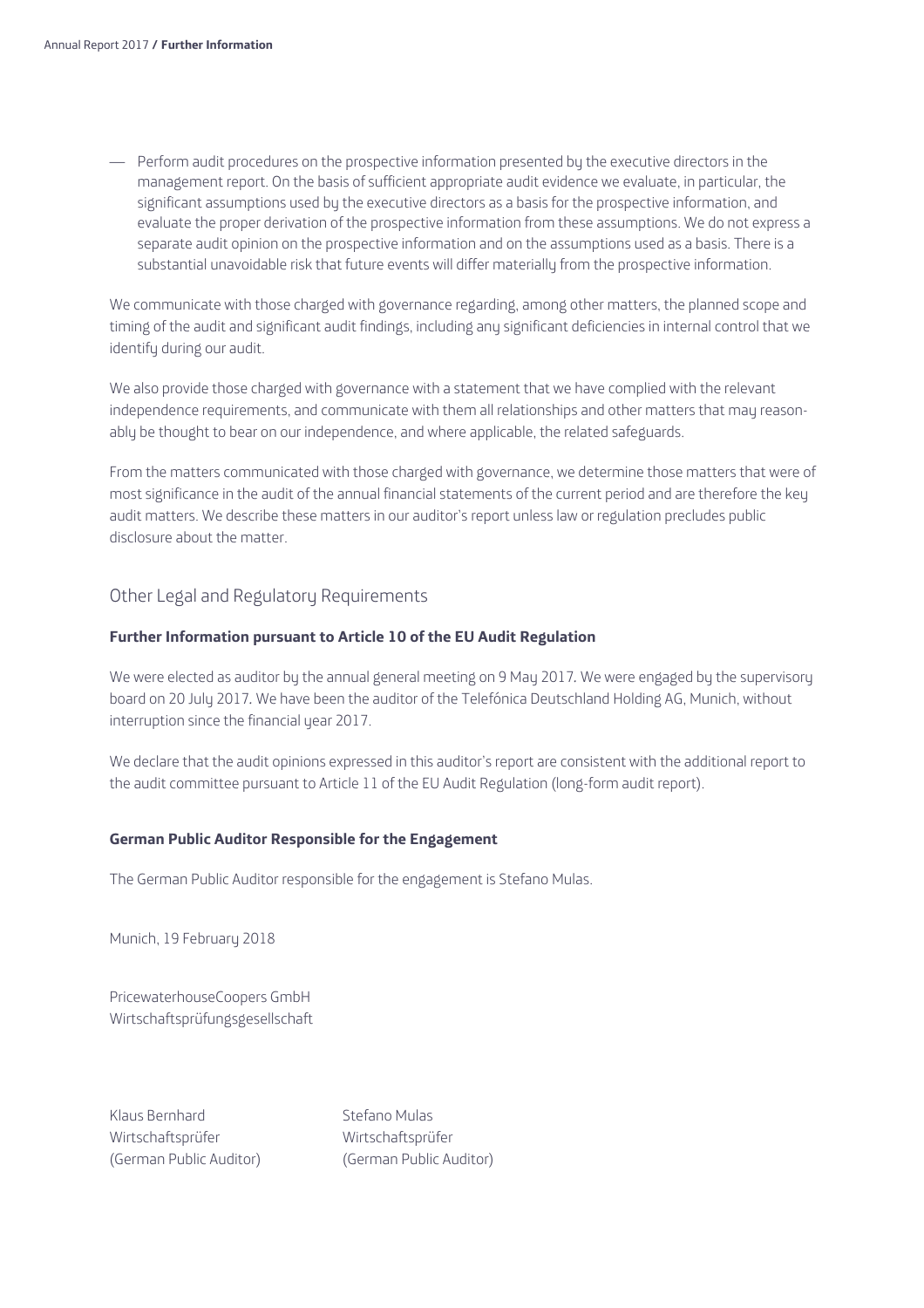# Gloss<br>The glossary also incl Glossary

#### The glossary also includes the abbreviations used in the Group Management Report.

| Advanced Data Analytics (ADA) | Data analytics for optimising day-to-day business as well as for the development of new products and services                                                       |
|-------------------------------|---------------------------------------------------------------------------------------------------------------------------------------------------------------------|
|                               |                                                                                                                                                                     |
| AktG                          | Aktiengesetz (German Stock Corporation Act)                                                                                                                         |
| <b>ARPU</b>                   | Average Revenue per User                                                                                                                                            |
| <b>BEREC</b>                  | Body of European Regulators for Electronic Communication                                                                                                            |
| <b>Bitkom</b>                 | German Federal Association for Information Technology, Telecommunications and New Media                                                                             |
| <b>BMWi</b>                   | German Federal Ministry for Economic Affairs and Energy                                                                                                             |
| <b>BNetzA</b>                 | Bundesnetzagentur                                                                                                                                                   |
| bp                            | <b>Basis points</b>                                                                                                                                                 |
| Broadband                     | Refers to telecommunication in which a wide band of frequencies is available to transmit information                                                                |
| <b>Brexit</b>                 | British Exit-act of leaving by the United Kingdom from the European Union                                                                                           |
| CapEx                         | Capital expenditures: additions to property, plant and equipment and intangible assets excluding investments in licences for mobile phone<br>frequency usage rights |
| Carrier                       | Telecommunication network operator authorized by the federal network agency                                                                                         |
| CF                            | Cashflow                                                                                                                                                            |
| cloud services                | A dynamic infrastructure, software and platform services, which are available online                                                                                |
| <b>DRS</b>                    | <b>German Accounting Standard</b>                                                                                                                                   |
| DSL                           | Digital Subscriber Line: technology to transmit data in the local loop to private end-customers                                                                     |
| EIB                           | European Investment Bank                                                                                                                                            |
| EU                            | European Union                                                                                                                                                      |
| Euribor                       | Euro Interbank Offered Rate                                                                                                                                         |
| ExComm                        | <b>Executive Committee</b>                                                                                                                                          |
| FCF                           | <b>Free Cashflow</b>                                                                                                                                                |
| <b>FTE</b>                    | Full-time equivalent                                                                                                                                                |
| FTR                           | <b>Fixed network Termination Rates</b>                                                                                                                              |
| FttB                          | Fiber To The Building or Fiber To The Basement. In telecommunications FttB means that the fiber-optic cable is terminated in the user's<br>house (basement).        |
| FttH                          | Fiber to the Home. In telecommunications FttH means that the fiber-optic cable is terminated right in the user's home or apartment.                                 |
| <b>FTTX</b>                   | This includes the options for fiber-optic roll-out: FttB and FttH.                                                                                                  |
| GCGC                          | German Corporate Governance Code                                                                                                                                    |
| GHz                           | Gigahertz                                                                                                                                                           |
| <b>GSM</b>                    | Global System for Mobile Communications                                                                                                                             |
| <b>GSMA</b>                   | Global System for Mobile Communications Association                                                                                                                 |
| GWh                           | Gigawatt hours                                                                                                                                                      |
| HGB                           | Handelsgesetzbuch (German Commercial Code)                                                                                                                          |
| IAS                           | International Accounting Standards                                                                                                                                  |
| <b>IASB</b>                   | International Accounting Standards Board                                                                                                                            |
| <b>IFRS</b>                   | International Financial Reporting Standards                                                                                                                         |
| ICS                           | Internal control system                                                                                                                                             |
| IMEI                          | International Mobile Equipment Identity                                                                                                                             |
| IoT                           | Internet of Things                                                                                                                                                  |
| <b>ISIN</b>                   | International Securities Identification Number                                                                                                                      |
| IT                            | Information Technology                                                                                                                                              |
| Joint Venture                 | Two or more companies founding a new enterprise for cooperation                                                                                                     |
| <b>KPI</b>                    | Key Performance Indicator                                                                                                                                           |
| <b>KPN</b>                    | Koninklijke KPN N.V., The Hague, Netherlands                                                                                                                        |
| Leaver Program                | Severance payment program for the planned downsizing in the context of the merger of E-Plus                                                                         |
| LTE                           | Long Term Evolution: further development of the UMTS/HSPA mobile communications standard                                                                            |
| <b>LTM</b>                    | Last 12 months                                                                                                                                                      |
| M2M                           | Machine-to-Machine communication, automatic exchange of information between machines                                                                                |
| <b>MBA</b>                    | Mobile Bitstream Access                                                                                                                                             |
| Mbit                          | Megabit                                                                                                                                                             |
|                               |                                                                                                                                                                     |
| MHz                           | Megahertz                                                                                                                                                           |
| <b>MSR</b>                    | Mobile service revenue                                                                                                                                              |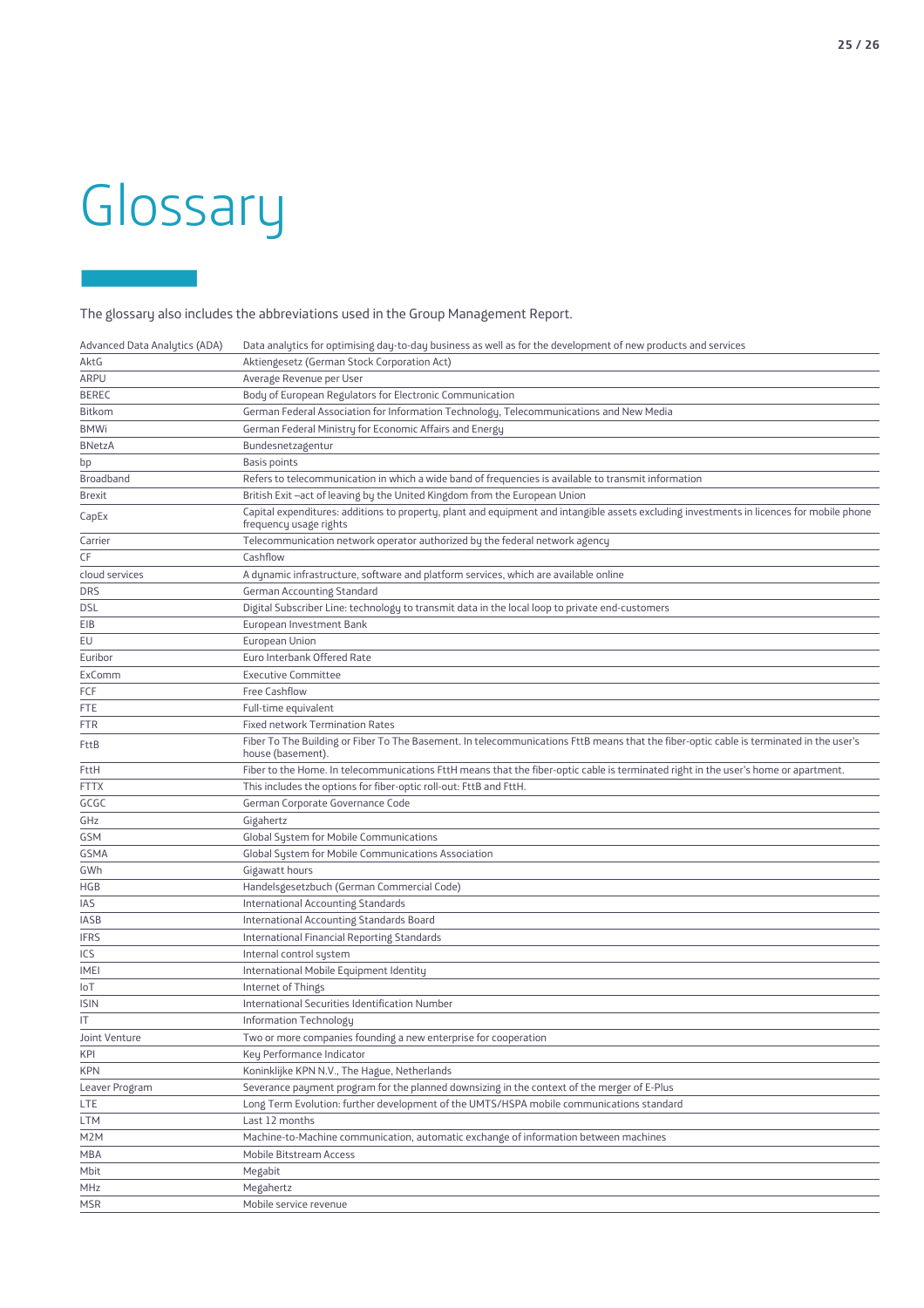| <b>MTR</b>                   | Mobile termination rates                                                                                                                                                                                         |
|------------------------------|------------------------------------------------------------------------------------------------------------------------------------------------------------------------------------------------------------------|
| <b>MVNO</b>                  | Mobile Virtual Network Operator                                                                                                                                                                                  |
| Net Adds                     | New customers for the period less those customers leaving are designated as net additional customers                                                                                                             |
| 02 (Europe) Limited          | 02 (Europe) Limited, Slough, United Kingdom                                                                                                                                                                      |
| $O2$ Free                    | The "O <sub>2</sub> Free" data plan allows customers to remain online with speeds of up to 1 Mbit/s even after they have used all of their high-speed<br>data                                                    |
| O <sub>2</sub> My Handy      | Monthly payment model for mobile phones and other devices                                                                                                                                                        |
| <b>OIBDA</b>                 | Operating Income before Depreciation and Amortization                                                                                                                                                            |
| Opex                         | Operating expenses                                                                                                                                                                                               |
| <b>OTT</b>                   | Over The Top                                                                                                                                                                                                     |
| OTT services                 | Over-the-top- services (e.g. Whats App, Facebook)                                                                                                                                                                |
| <b>PIP</b>                   | Performance and Investment Plan                                                                                                                                                                                  |
| Prepaid/Postpaid             | In contrast to postpaid contracts, prepaid communication services are services for which credit has been purchased in advance with no fixed-<br>term contractual obligations                                     |
| pureLRIC                     | Pure Long Run Incremental Costs - Benchmark to regulate costs associated with interconnection fees                                                                                                               |
| RCF                          | Revolving Credit Facility                                                                                                                                                                                        |
| Retail                       | Sale of goods and services to end users; as opposed to resale or wholesale business                                                                                                                              |
| Roaming                      | Using a communication device or subscriber identity in a different network other than one's home network                                                                                                         |
| <b>SIM</b>                   | Subscriber Identity Module: a chip card to insert into a mobile phone and identifies the user within the network                                                                                                 |
| Smartphone                   | Mobile handset that can be used as a wireless phone, a web browser, and an e-mail reader simultaneously                                                                                                          |
| smart TV                     | A television set with integrated computer functions                                                                                                                                                              |
| smart watch                  | A mobile device which consists of a electronic watch with additional computer functions, attached to a bracelet                                                                                                  |
| <b>SME</b>                   | Small- and Medium-sized Enterprises                                                                                                                                                                              |
| <b>SMS</b>                   | <b>Short Message Service</b>                                                                                                                                                                                     |
| SoHos                        | Small offices/Home offices                                                                                                                                                                                       |
| Tablet                       | A wireless, portable personal computer with a touch screen interface                                                                                                                                             |
| Telefónica Deutschland       | Telefónica Deutschland Holding AG, Munich                                                                                                                                                                        |
| Telefónica, S.A.             | Telefónica S.A., Madrid/Spain                                                                                                                                                                                    |
| Telefónica Deutschland Group | The companies included in the Consolidated Financial Statements of Telefónica Deutschland                                                                                                                        |
| Telefónica NEXT              | Telefónica Germany Next GmbH, Munich                                                                                                                                                                             |
| Telxius S.A.                 | Telxius Telecom S.A., the infrastructure entity of Telefónica                                                                                                                                                    |
| <b>TKG</b>                   | Telekommunikationsgesetz (Telecommunications Act)                                                                                                                                                                |
| TSM-R                        | Telecom single market regulation                                                                                                                                                                                 |
| ULL                          | Unbundled Local Loop: bridges the distance between the local exchange and the termination point on the customer's premises or in their<br>home, so it is also known as the "last mile"                           |
| <b>UMTS</b>                  | Universal Mobile Telecommunications Service: international mobile communications standard of the third generation which unites mobile<br>multimedia and telematics service under the frequency spectrum of 2GHz. |
| <b>VATM</b>                  | Association of Telecommunications and Value-Added Service Providers                                                                                                                                              |
| <b>VDSL</b>                  | Very High Data Rate Digital Subscriber Line (see DSL)                                                                                                                                                            |
| Vectoring                    | Vectoring is a noise-cancelling technology that removes the electro-magnetic interference between lines, enabling higher bit rates                                                                               |
| <b>VZBV</b>                  | Federation of German Consumer Organisations                                                                                                                                                                      |
| Wearables                    | Wearable computers or wearables are miniature electronic devices that are worn under, with, or on top of clothing                                                                                                |
| Wholesale                    | Selling services to third parties who sell them to their own end customers either directly or after further processing                                                                                           |